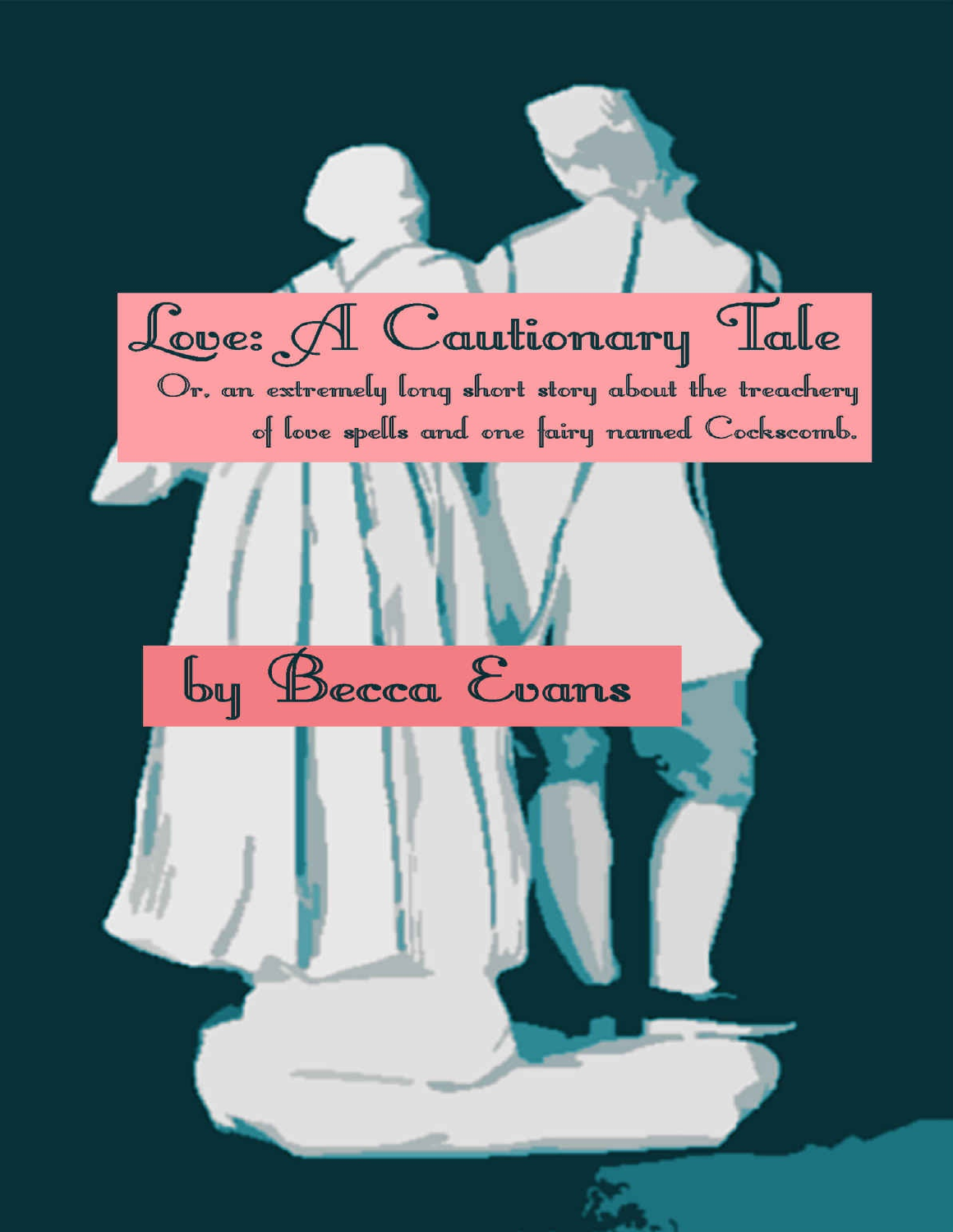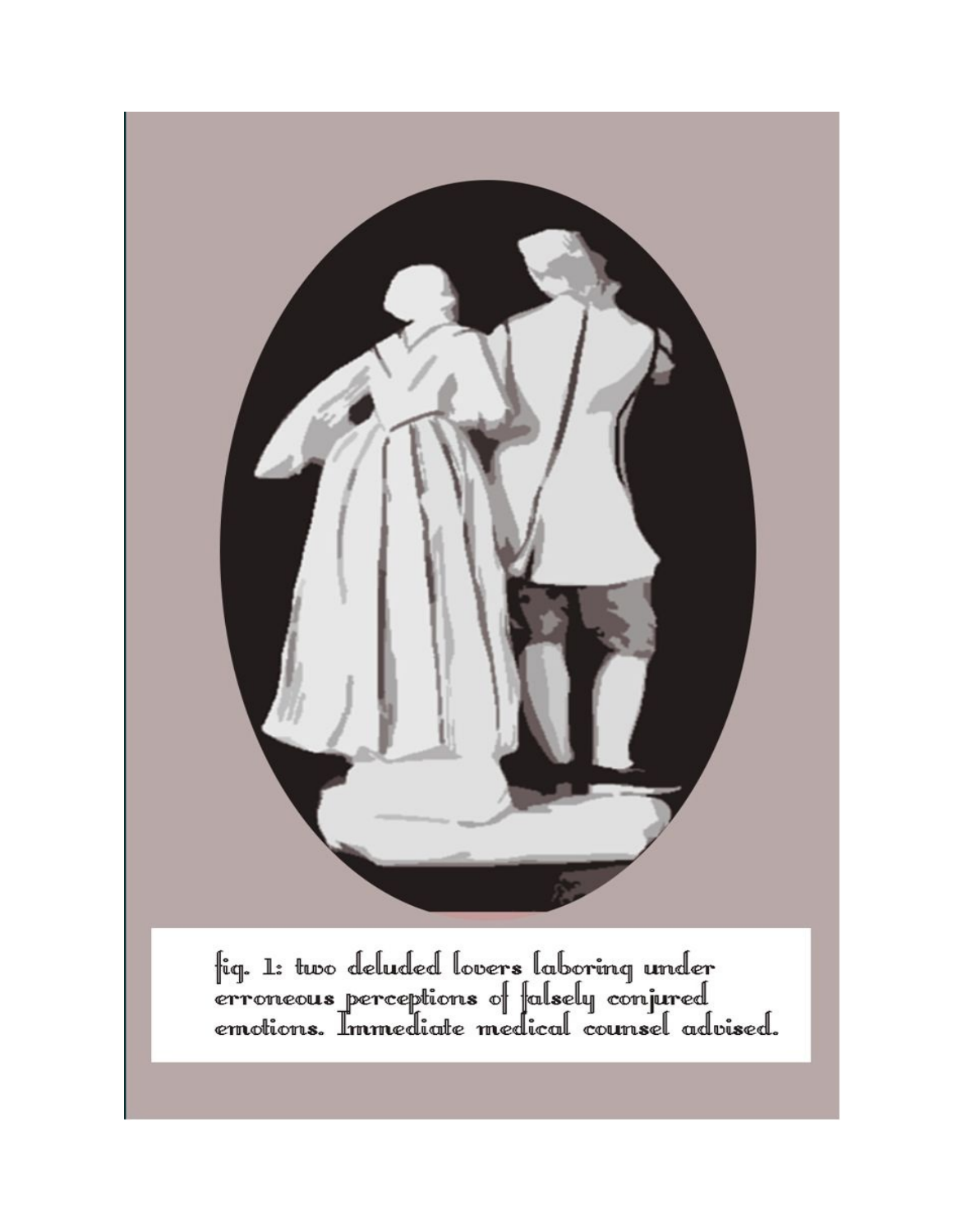## Love: A Cautionary Tale

Or, an extremely long short story about the treachery of love spells and one fairy named Cockscomb.

> *By* Becca Evans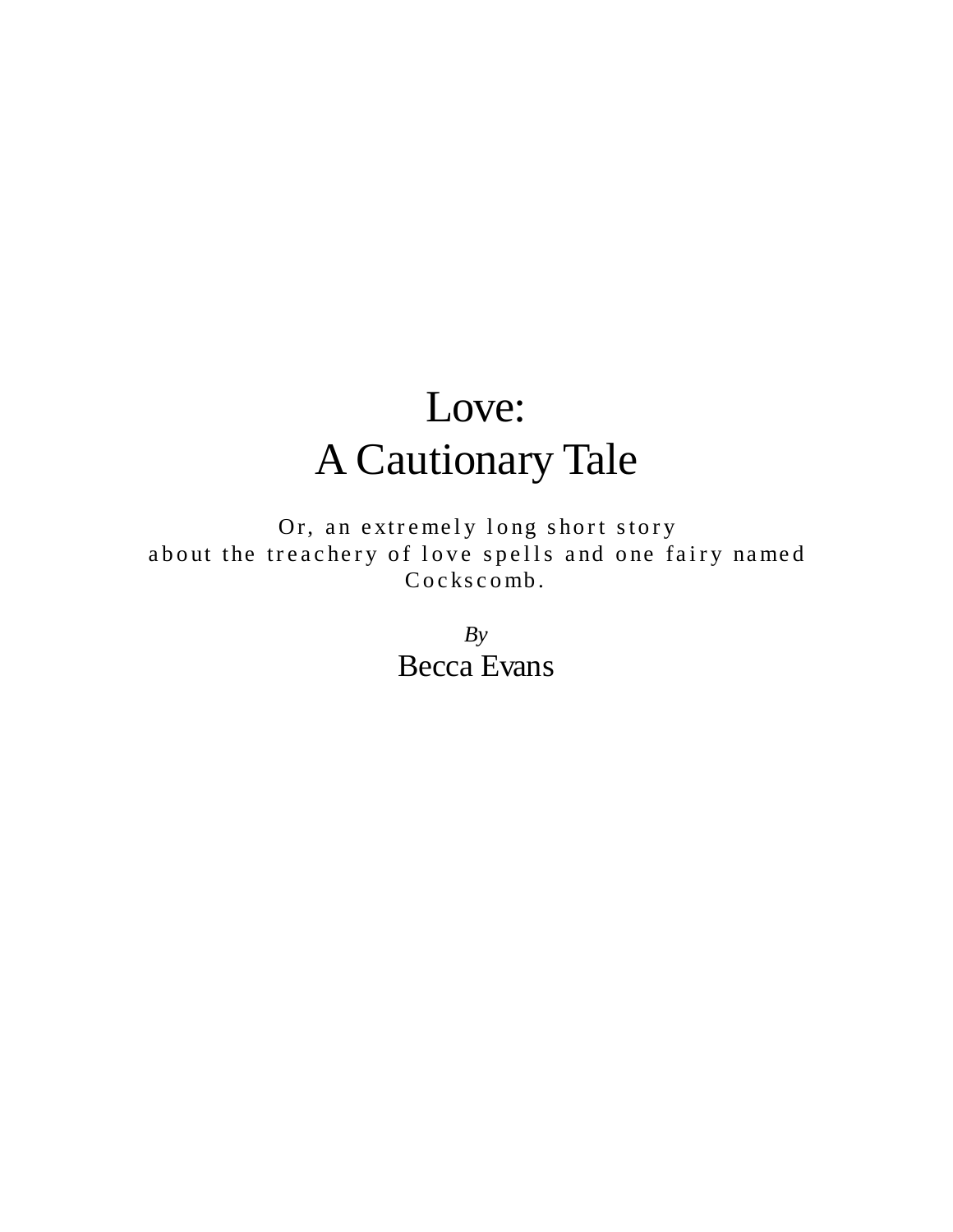## *for my mom,*

*who loves me even when little compels her to do so, and forgives me when cats like me more than her.*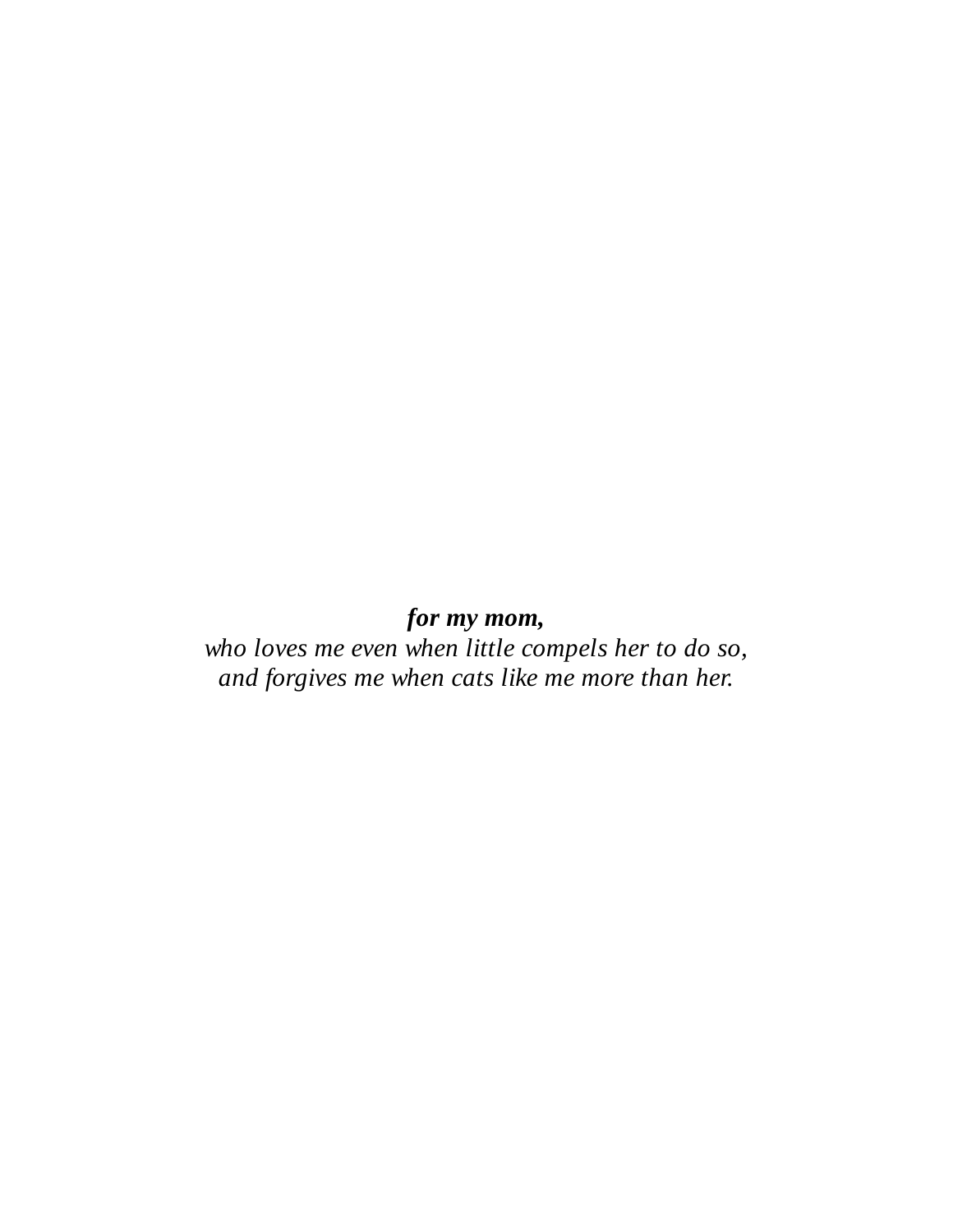ONCE UPON A TIME...

 $\mathbf D$  espite public belief, there still were fairies in the forest. Particularly in the parts between towns where the wood was allowed to grow particularly thick and children with slingshots weren't in abundance. Admittedly, the creatures were few and far between, a result of the Parliamentary Ban on MagickalActs brought against them a century ago when everyone largely decided that making people fall in love with each other for one's own amusement was kind of a creepy move. The fairies had taken this good-naturedly enough at the time, shrugging with a sort of "fair enough" gesture and a carefree smile, but over time this had really cut into their productivity. On the pie chart of the distribution of a fairy's working hours, "making people fall in love (to calamitous yet ultimately beneficial results)" was the biggest slice by far. The next closest were "making shoes for unthankful and desensitized shoemakers" and "flying around mystically and giggling occasionally (for atmosphere)," neither of which held a candle to a good, old-fashioned frenzy of love confusion. So, occasionally, just every so often, a fairy would fall off the wagon. They figured, as long as they were in an isolated enough area, and no powerful heads of state were involved, there wouldn't be any sort of fuss. It wasn't that they *had* to do it. No. They could quit anytime they wanted. Definitely.

The fairy Cockscomb crouched between two limbs of a tall birch tree, smoking a dog-ended cigarette. Fairies are traditionally named after flowers and plants, and Cockscomb would want it stated that the cockscomb is a lovely redfrilled bloom that symbolizes "singularity," "loquaciousness," and "geniality." He would also point out that he is the youngest of 500 siblings, and that flower-name motifs grow thin after the first hundred or so. If you waited around longer, he would next eagerly produce a somewhat weathered page from *Lawrence Baylash'sIllustrated Almanac of Flora and Fauna* that he kept in his back pocket for safekeeping, just to make sure you believed him.

For now, however, he was temporarily relieved of the burden of explaining his name, being otherwise occupied by listening. He could hear footsteps, and footsteps meant mortals, and mortals meant v *fun* .

 $G$ iana pulled her overly stuffed suitcase in the direction she had guessed the train station the most likely to be. She guessed that she would have about an hour until her mother discovered the sack of potatoes she had left in her bed as a decoy.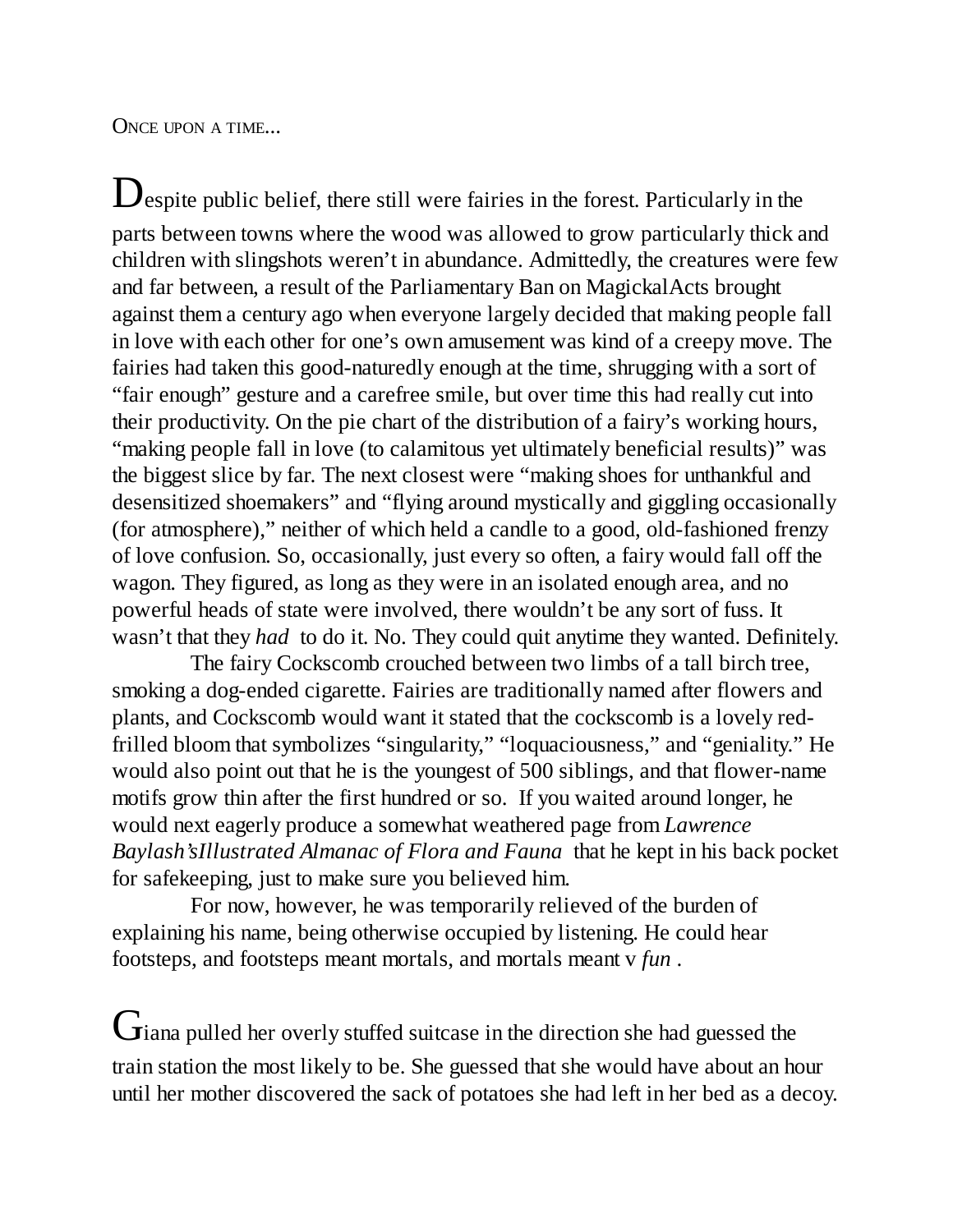She spent all night fashioning it, although the exact reason for it still baffled her. She presumed that a potato-sack-Giana would be just as much cause for alarm as an empty bed. But it was definitely tradition to leave a sack of something in your bed when running away from home, and Giana believed very strongly in tradition. Just as the sheet-rope she used to escape her window wasn't strictly necessary for a one-story cottage, Giana made one and climbed down it all the same. Things were a tradition for a reason, and she wasn't going to take any chances.

She dragged the heavy leather case behind her, creating somewhat of a trail in the pine-needled forest floor. Aside from a few pairs of pants Giana had stockpiled by way of theft from her younger brothers and one voluptuous hat (because there were always cases in which one would be in need of a fancy hat) the luggage was almost entirely filled with law books she'd pilfered from the library, guessing, correctly, that they'd never be missed.

Lawyers were not a common occurrence in Bogg's Hollow, and lady lawyers even less so. Giana was aware of this fact because it was one that was frequently shouted at her when she was caught doing something as insurrectionary as reading. Usually what would happen next was that the book would be removed and a needle and thread would be pointedly placed into her hands as a sort of heavy-handed suggestion about the kinds of things Giana's aspirations should contain. And so Giana was off to the great capital of Genoa, where she heard ladies were doing all sorts of radical things. She heard they read frequently there, and very rarely had sewing implements forced upon them. But first, she had to find her way to the train station…

 ${\rm A}$  little bit away in a different part of the forest, which was virtually indiscernible from the first part, because it was really all just trees when you got down to it, Stock paused to look at the picture again. It was a lovely portrait of Emmeline, her golden locks flowing and her limpid eyes sparkling and all of the other good things a girl could have in a portrait.

He kept stopping to look at it so that he could remind himself what exactly he was walking so far for. It was true love, after all. Mad, hysterical, unequivocally frantic love. The only thing, as far as Stock was concerned, that was worth walking seven leagues for. A little farther and he would be at the train. And then in sweet Emmeline's arms. He probably would already be at the train station, but periodically stopping to gaze at his love's visage and sigh was really taking a chunk of time. He was so enraptured in her portrait that he hardly noticed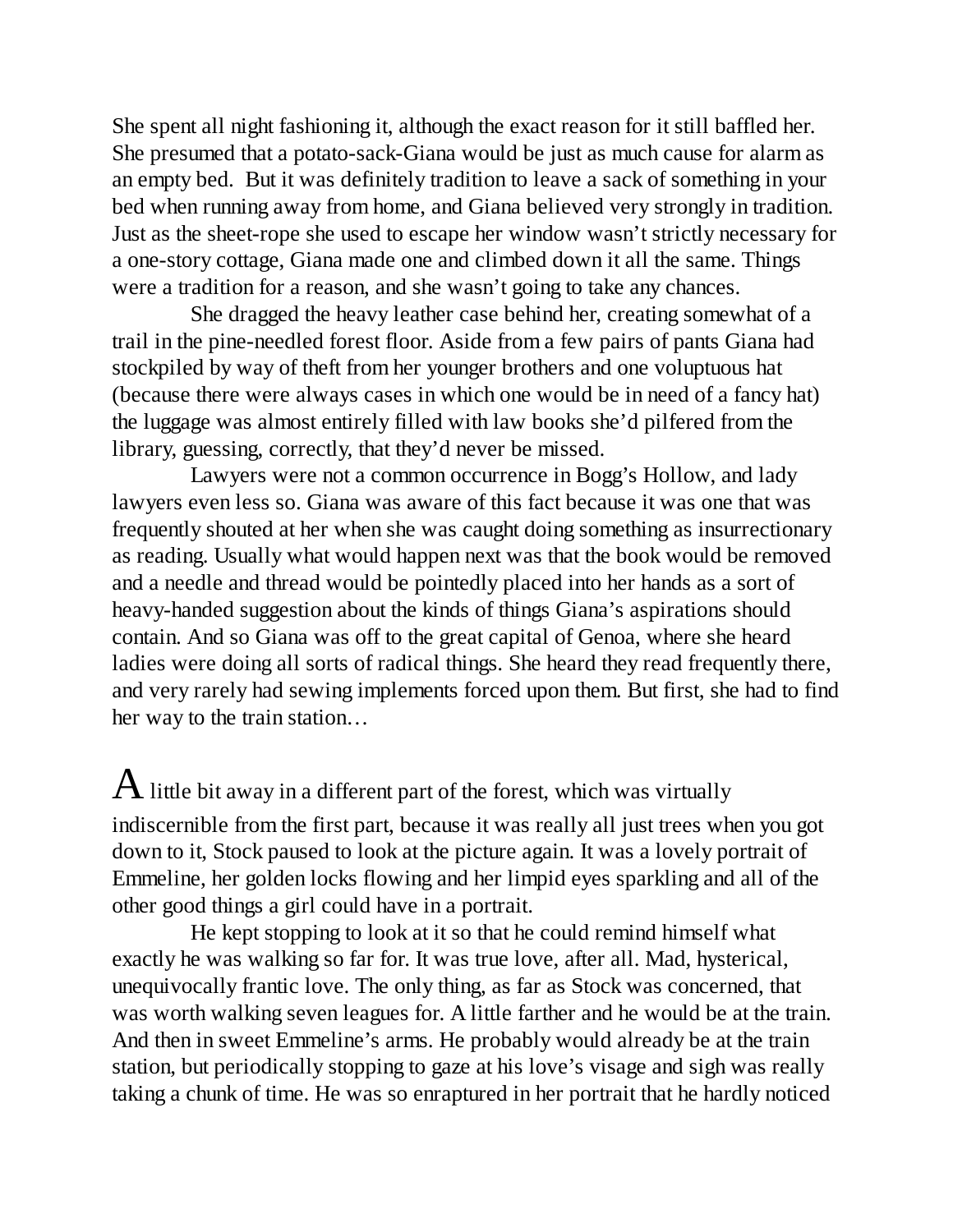the bustling, determined form with frizzled brown hair huffing its way towards him.

There was one person who did notice this. The fairy Cockscomb rolled his eyes from his perch. What did you expect to happen to you, he said to himself, being very rarely in a situation to speak to anyone else. Being young and beautiful and walking through a forest, was there any clearer way to ask for trouble? He twitched two fingers and a helpful breeze turned the girl a few degrees to the left, pointing her in the direction of the young man. Much to the disappointment of the fairy Cockscomb, Giana's nose was still buried in the map she had brought along, being what men in her village had described, in smaller words, as almost frustratingly sensible. With a beleaguered sigh, Cockscomb gestured to the boy. Stock looked up from the portrait of his beloved to find himself almost inexplicably tripping through the woods at a decent clip. He tripped for so long that he had time to look down at his own shoes and wonder why he couldn't stop and what casual tree root could have sent him this unreasonably far. However, this looking down did prevent him from noticing that there was, in fact, someone towards, and subsequently into, whom he was tripping.

Giana had little time to do anything but find herself entangled in a mass of limbs and filled with the conviction that someone would be apologizing for it before being confronted with the most beautiful face she had ever seen. She found it almost impossibly beautiful, in fact, in a way that, had she ever been to the Caribbean Islands, she would have found not asimilar to being drunk on rum. She was filled with a confidence that she had only ever felt one other time, while reading her first book on law: an absolute certainty that for the world to make any sense at all it had better include the thing before her. Giana was confident that this face, and the boy it was ultimately attached to, should be hers. She tried to quickly work out a sentence that, when spoken, would reflect this revelation.

"Hi," she said, intelligently.

Stock, having arrived at similar groundbreaking deductions, responded in kind.

"Oh, hey." After a moment of reflection, he decided additional information would be helpful, and added, "I didn't see you there."

"Yeah, I didn't either," Giana returned. After another meaningful pause, she chose to branch out from the "who saw whom" topic, which was running a bit dry.

"What are you doing out here?" she asked insightfully.

"Looking for the train station," Stock supplied, quite proud of himself for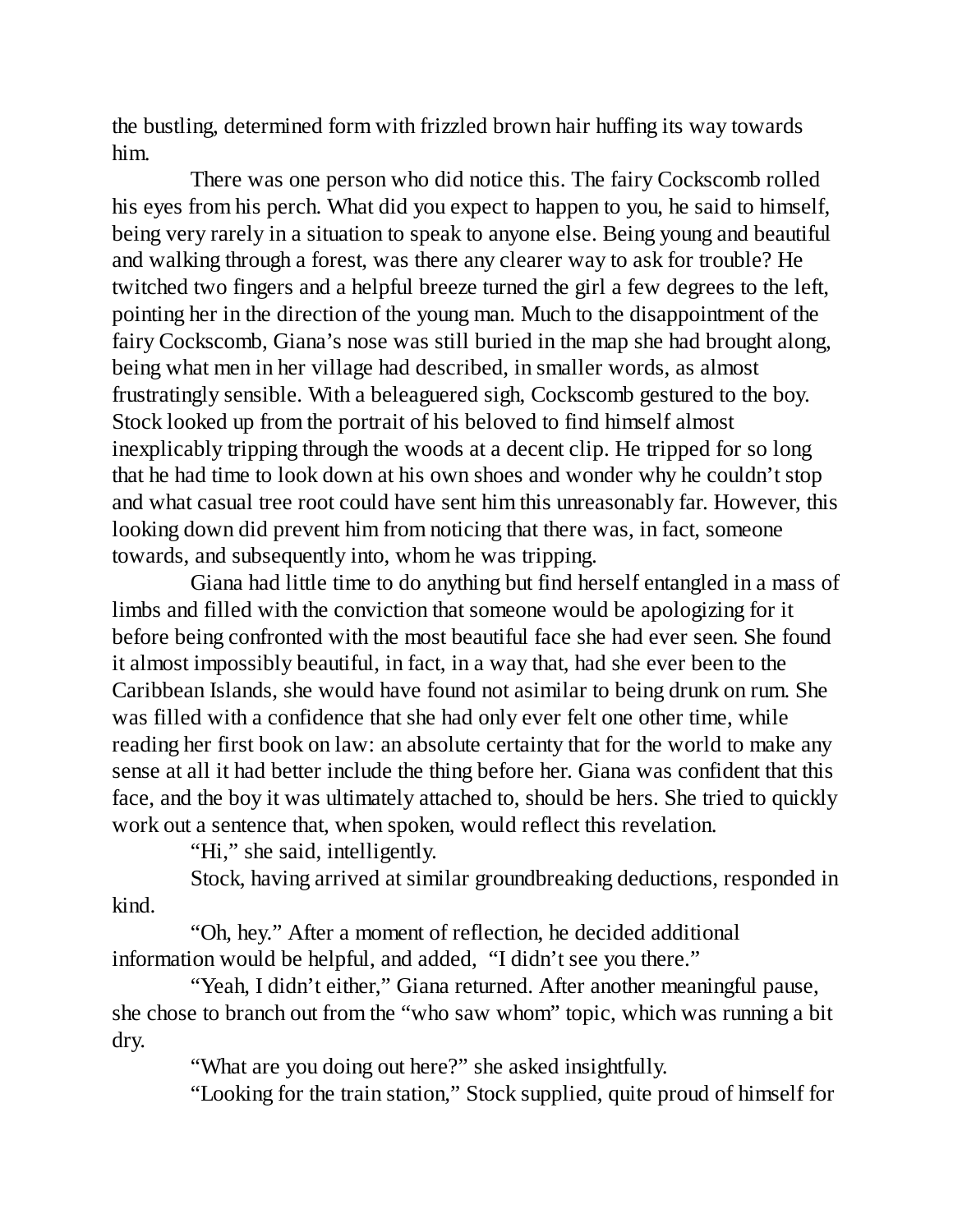his memory recall.

"Me too!" exclaimed Giana, excited to have found some common ground. The two young people spent a moment chuckling to each other over nothing in particular. Giana became aware that the drunken feeling she was experiencing, which she could best describe as being somewhat sticky and purple, if feelings had a color, was growing. The same was true of Stock, and was made evident in their next volley of words.

"You pretty."

"Like your… head."

Giana became aware that her vision was blurring, and was rather less concerned by this phenomenon than she would normally have been, convinced as she was that the only thing that currently mattered was that the handsome man not leave.

"Your hair… good."

The handsome man continued to not leave, and so Giana lost consciousness full of a pleasant sort of security she probably shouldn't have had the right to feel.

Giana became slowly aware of the pine needles pricking into her back, and of the fact that the sunlight that was attempting to burrow its way into her brain via her eyelids was either lower or higher than it should be, although she couldn't be sure which. She next became aware of a vague stirring, moaning sound being emitted from somewhere on her left. The part of her brain that stored memories of handsome strangers kicked in around the same time as the part that stored her deep convictions that her ambitions outranked romantic fantasies, and she hoped deeply that the sounds were some sort of nonthreatening wild boar that would take a liking to her and drag her to safety. The part of Giana's brain that spent its days combatting unrealistic optimism wiped away this thought, and Giana reluctantly opened her eyes.

She was confronted with a boy that was nowhere near as dazzling as she remembered him. He was now, inexplicably, dressed in formal wear, which made her suspicious that more time had passed than she had originally thought.

However much shock and confusion Giana was currently processing, it was almost definitely surpassed by Stock's as he regained sight and was confronted almost immediately by a slightly angry looking, frizzy-haired girl in a wedding dress.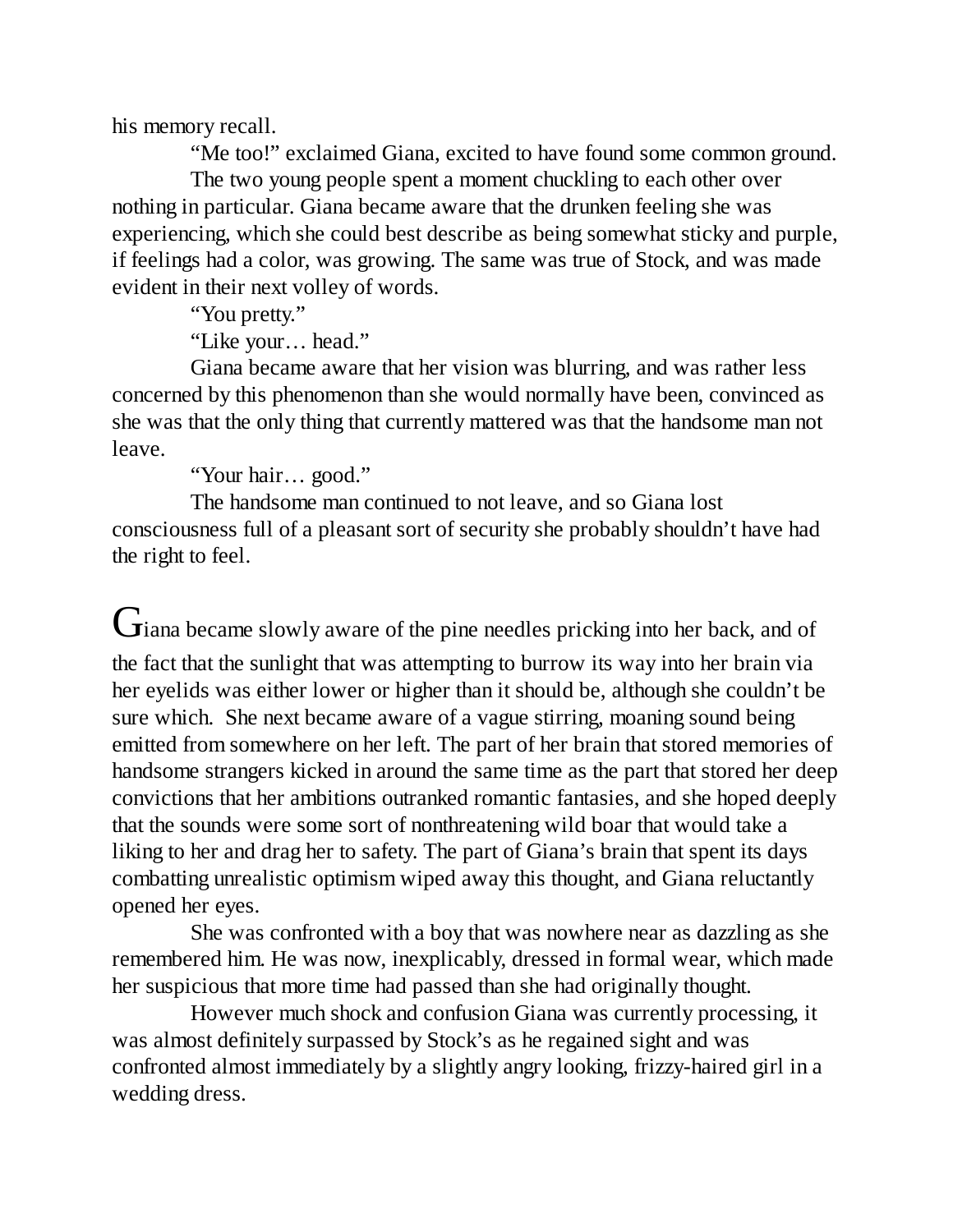Stock screamed, indicating Giana's dress. After a moment of indignance at being screamed at, she followed his gaze to her outfit and screamed as well. She screamed again, noting that the boy's outfit was exactly the type of garment one would wear at one's own wedding, and then screamed once more out of general displeasure with the situation.

"Who are you," the young man asked slowly, "And why are you-" "Do not say it," Giana cut him off.

"… wearing a wedding dress," he continued, not being the most adept at stopping a train of thought already in motion.

Giana slumped back to the forest floor, hoping that in the best case she would wake up already on the train she had been hoping to catch, or at the very least that some woodland-dwelling creature would bite and subsequently poison her before she had to deal with her current situation. She waited patiently as both things failed to happen, and begrudgingly redirected her attention to the earnest looking, if inconvenient, boy who was now standing to her side.

"I so, completely, do not have time to do this."

"What?" Stock asked, not entirely the quickest on the uptake of current events.

"This is not happening," Giana continued her thought, not allowing herself to be interrupted, "I have to go be a lawyer. Or at the least read a whole book without having it thrown in a river."

Stock sat down next to her, attempting to comfort what he saw to be a damsel in distress, though her distresses sounded like utter nonsense to him.

"Hey. It's gonna be okay." Giana shrugged off the boy's comfort, both physically and metaphorically.

"How is any of this okay?"

"I know we lost, what, a day, maybe? But I'm sure the train is still running."

Giana slowly looked at him. It occurred to her that he was not placing emphasis on the proper disaster in his attempts to comfort her. She spoke slowly, her voice barely above a growl.

"What's your name?" "Stock." "That's nice. Stock, what do you-" "What's your name?" She sighed. "Giana. What do you think-"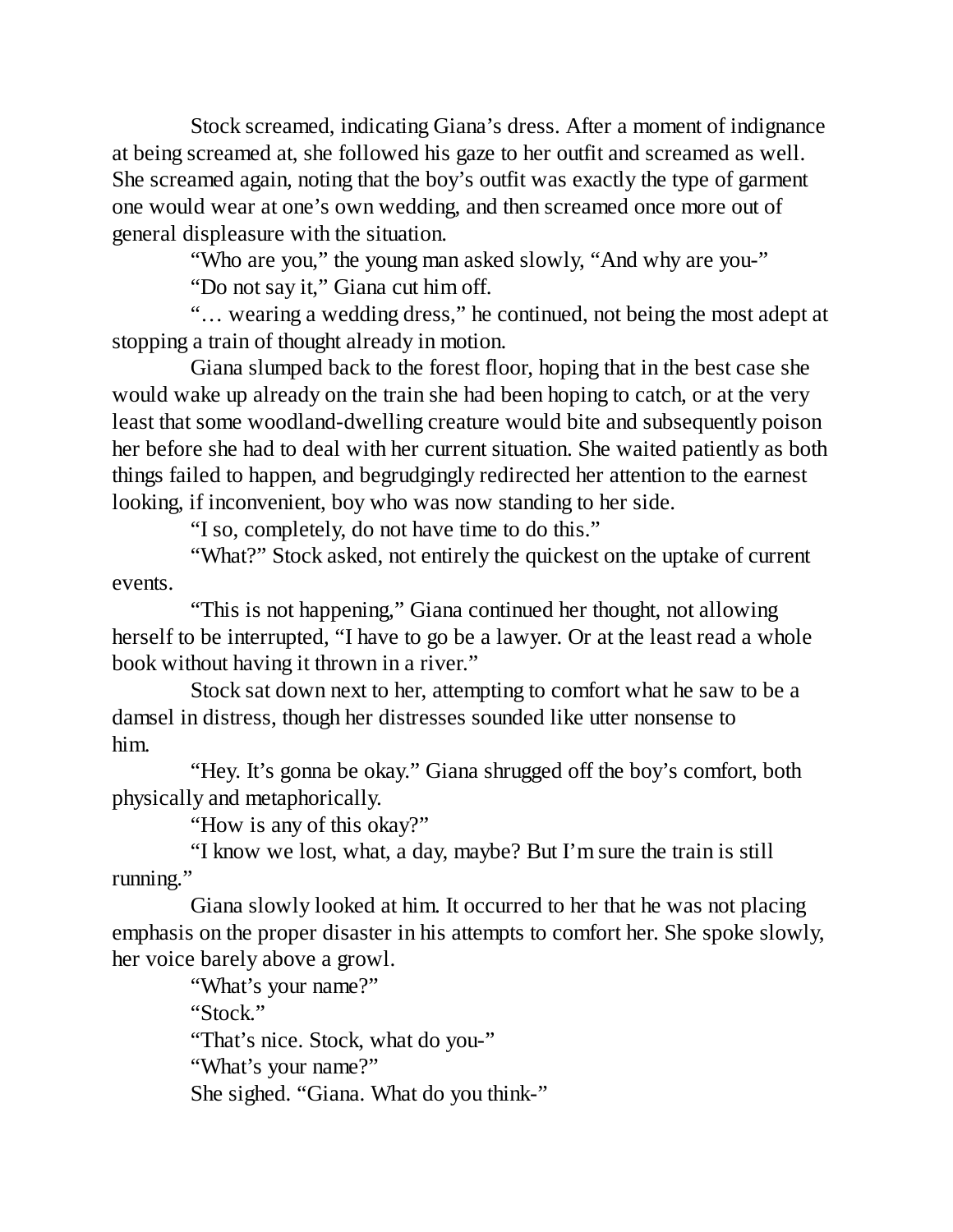"That's a pretty name!"

"Okay." She clasped her hands in front of her, a strategy she had picked up for handling her siblings that didn't work particularly well, and tried to push through.

"Why, Stock, do you think that we are in the woods, wearing wedding clothes that match?"

And suddenly the part of Stock's brain that had still been asleep, confident as it always was that things were going to be okay, woke up and alerted him that this may not in fact be the case.

"Wait…"

Giana, being from a pastoral village in the somewhat distant past in an alternate universe altogether, had never heard the *ding* of a toaster oven when it has finished toasting an English muffin, but if she had then it would have reminded her almost exactly of the noise Stock's brain seemed to make in the following seconds. She decided to stop speaking and just let his panicked look take its course, which turned out to be a good call in the series of frantic pacing motions that followed.

"I can't be married, I'm engaged. Wait. Emmelline. Oh my god, I cheated on Emmeline!" Stock's body, no longer able to handle Stock's brain, collapsed to the forest floor. It next decided to do a bit of moaning. After a handful of moments, as it became obvious that this problem was not going to resolve itself and that the sun was eventually going to set, Giana decided to step in. She had never had much practice in comforting a person, coming as she did from a family where physical and emotional weakness were more often than not cleverly planned tactical moves to spring attacks on unsuspecting Gianas. She reached out her hand, recalling that physical touch was usually employed when giving comfort, but couldn't settle upon where to set it and ended up putting it back in her lap for safekeeping.

"Look," she said, aiming for a tone that said "maternal and friendly" but instead stayed more or less at her usual pitch of thinly veiled indifference, "it's going to be okay. Can you remember anything that happened?"

"No," Stock sniffled.

"I can't either." She sighed. And then very quickly un-sighed, as her brain narrowed down the list of things that cause one to lose consciousness and wake up madly in marriage. It was then her turn to pace frantically.

"Never go into the woods. Never go into the woods. Why would I go into the woods?"

"What are you talking about?"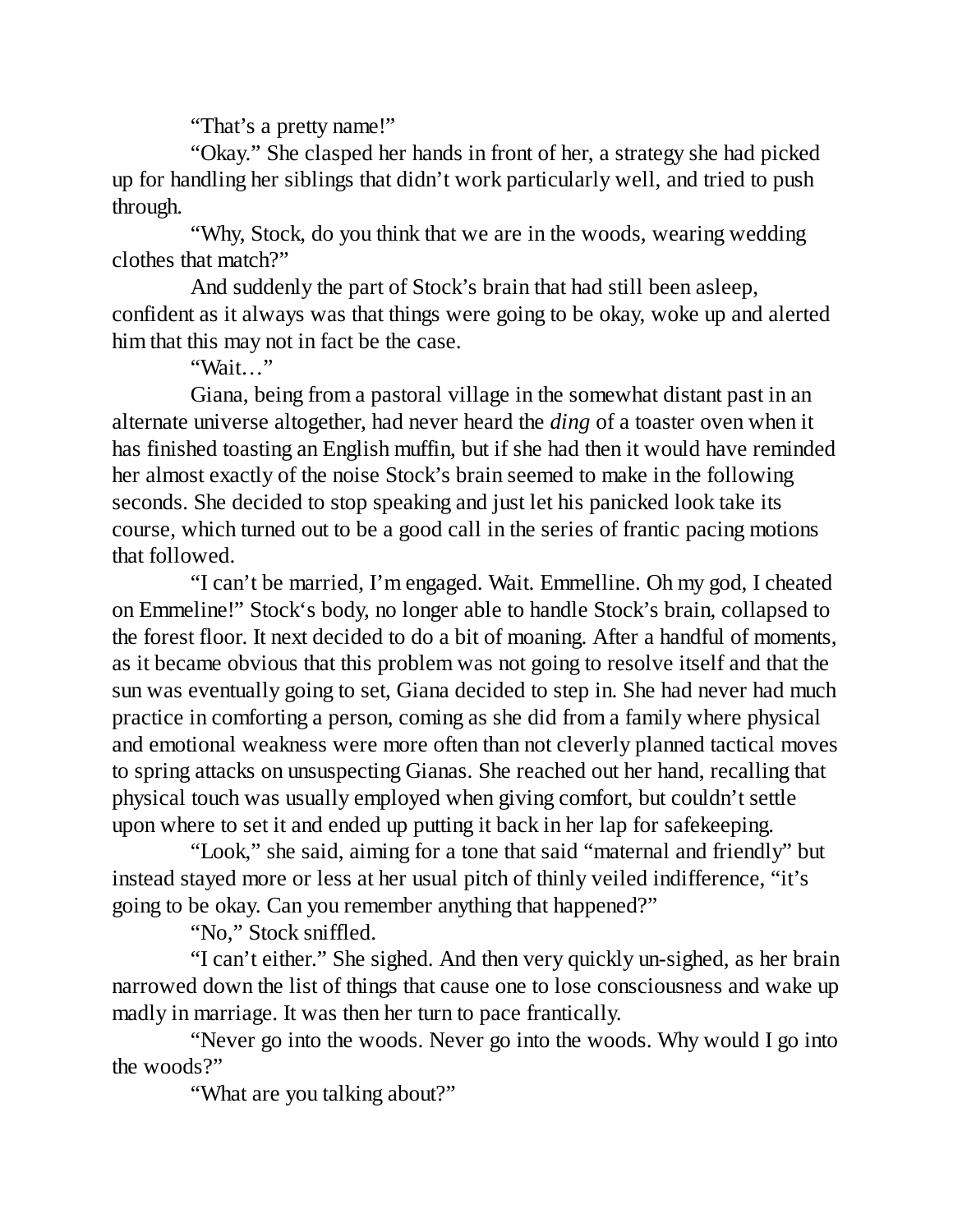"Fairies!" She exclaimed, rounding on him. "Obviously. They did this." "Fairies?" Stock's brow furrowed. "But those aren't real. Are they?" Giana looked at him pointedly.

"Are you sure there's not a more reasonable explanation?"

"Like what?"

Stock hesitated.

"Weevils," he said, after a long pause.

"Weevils."

"Yes," he said, feeling himself losing ground by the second. "I've heard they're a big problem in this part of the country…"

"Not for this kind of thing. Damn!" she exclaimed suddenly, causing Stock to jump backwards due to the volume as well as the impropriety. "My grandfather said so many insane things. Why did he have to be right about this one?"

Stock kicked at some grass ineffectively. "Why do fairies have to turn out to be real right when I'm going through the woods?" He sighed sadly. "I have to get back to my fiancé." He paused. "Well, she's pretty much a fiancée. It's basically like we're already engaged, I just have to…" He unconsciously patted his pocket and discovered it alarmingly devoid of engagement rings. Giana slapped at a mosquito that had chosen the wrong day to try and take Giana's blood, and it was then that Stock was afforded a view of his engagement ring, placed firmly on her hand.

"My ring! Give it!" he shouted, springing at her. Sheer force of momentum kept Stock tumbling into Giana, but the second that his skin touched hers he forgot exactly what it was he had been doing. He became presently aware that the most beautiful being he had ever seen was in front of him, well, under him, now, but all the same. He was also conscious of a sort of peculiar tingling feeling, purple, if he had to put a color to it. Next he was conscious of nothing at all.

 $S$ tock blinked awake, filled with an uncomfortable sense of familiarity with this type of situation.

"So, physical touch is a big no," he heard from a distance of no less than 8 feet. He looked up to see Giana already awake, perched in a tree branch, giving Stock the amount of space usually reserved for dangerous jungle predators and those suffering from leprosy.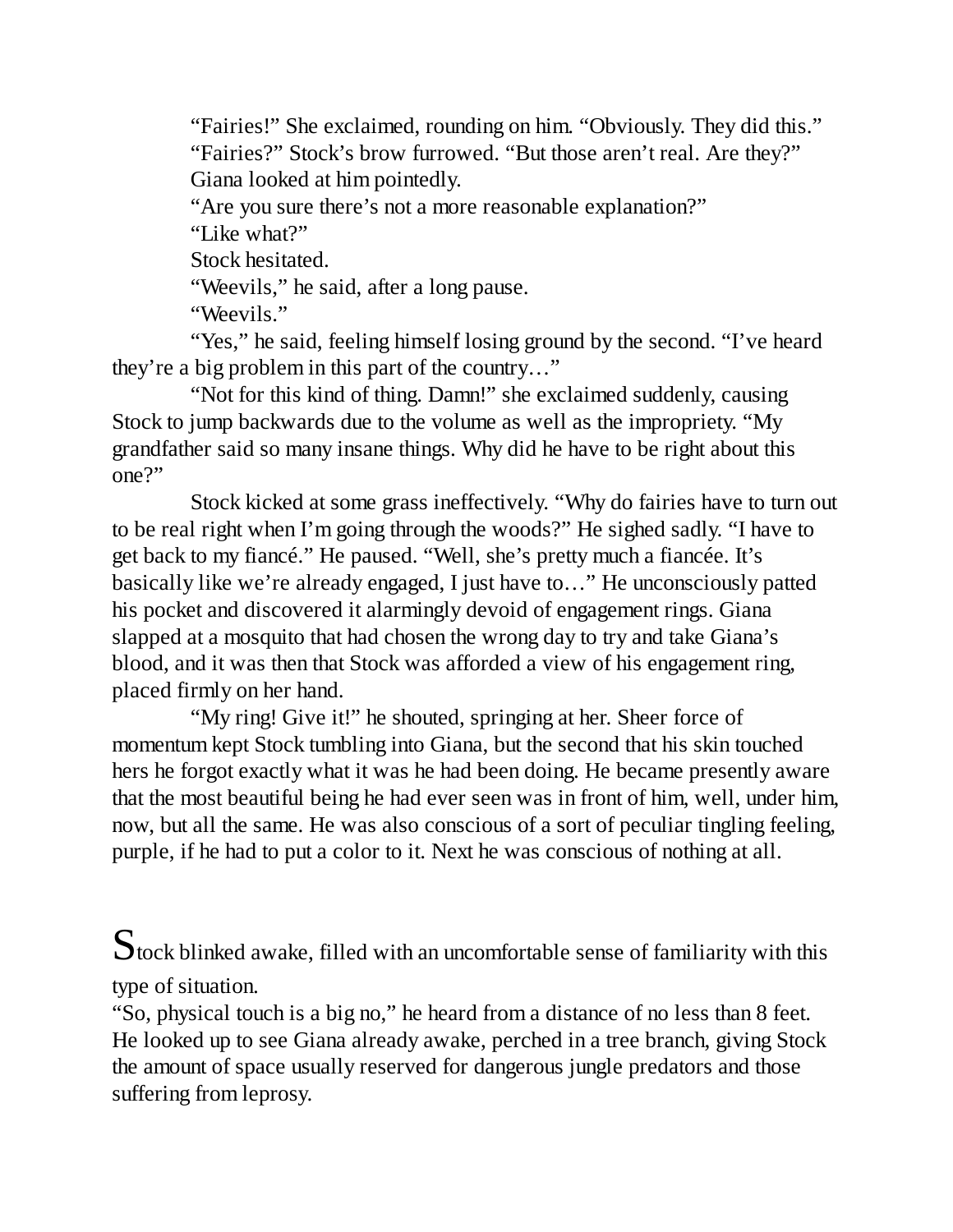"What happened?"

"I'm assuming the same thing that happened last time."

He looked at her, then at himself, and found that they were both still in wedding clothes.

"At least it doesn't look like we made any more bad decisions…" He blinked. "Unless… You don't think you're…" Stock's eyes got wide. "With child?"

This comment was met with a level of silence routinely found in morgues, but somehow less friendly.

"I was just asking," Stock rubbed the back of his neck. "Okay. We need a plan. Break spell, get divorce. Right?"

"Find key," she finished, raising her arm to show a hefty-looking chain that ran from her

to him.

"What," Stock made use of what was fast becoming his most-used word.

"I guess we wanted to stay together forever," she said in a tone so cold that several plants around her got confused about what season it was and set about dying then and there.

"Look, the lock is shaped like a heart," Stock said, not having managed to master the acidic tone that Giana had spent her life perfecting. He jiggled his handcuff pensively.

"I bet if we put some butter on these, they'd slide right off."

Giana looked at him.

"I mean," he continued, "If we were some place that had butter around." He slumped. "What do we do?"

"I don't know," she responded suddenly tense, her eyes fixed to Stock's left. "Ask him."

Stock turned and was met with the sight of a tiny-yet-overfed-looking man with wings stuffed into an even tinier doublet and garters. Stock screamed, obviously, the fairy Cockscomb not being a sight anyone should have to see upon waking. Or ever. Giana made a dive for the fairy, but he dodged her and disappeared, giggling, into the trees.

"Who was that?" Stock asked.

"Probably our fairy," Giana returned, brushing some leaves off of her dress.

"How can you be sure?"

Giana decided to leave some dirt on her dress as a symbol of her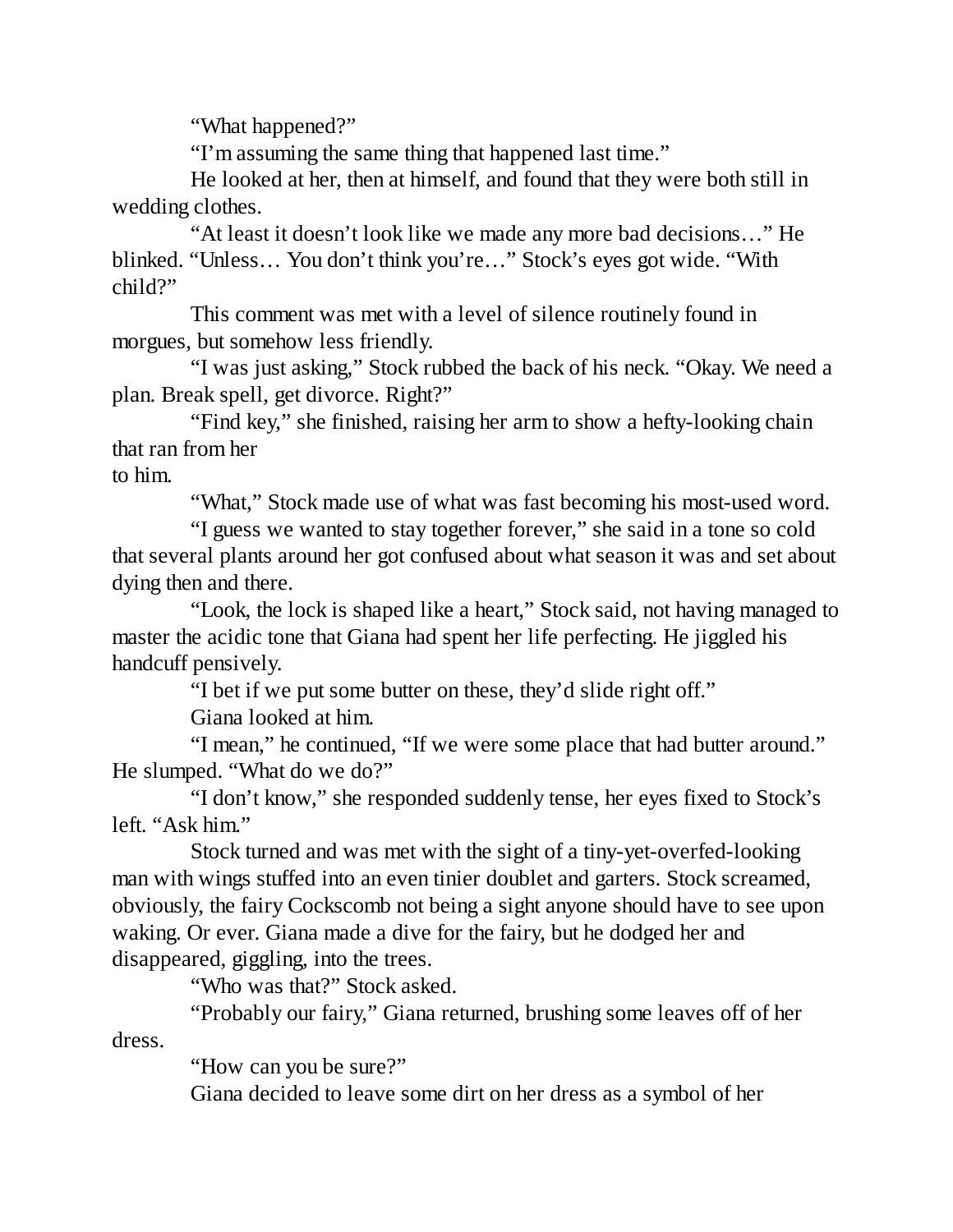umbrage towards a universe that apparently would stop at nothing to see her wed.

"No, you're right, it could definitely be just a random, incredibly creepy small man hiding in the underbrush and giggling a lot. It was wrong to jump to conclusions. We should put more thought toward your weevil theory instead."

Stock, having not grown up with any sisters, was incapable of obtaining a firm grasp on which tones indicated derision.

"Should we chase him, maybe?"

"Yeah."

The newlyweds took off into the thicket where the fairy Cockscomb had disappeared.

 $\int \mathbf{I}$  hree hours later, Giana was wondering what kind of animal life would emerge once the sun finally set. She kicked herself for the umpteenth time for failing to have packed her copy of *Baylash's Almanac*, which would have been filled with helpful insight as to which creatures would be trying to snack upon her later. She happened to be thinking pretty intensely about this matter, half because her personal philosophy towards life could be summed up with the statement "If I don't worry about it, who will?" The other half of the reason could definitely be pinned to the boy walking beside her whom she was fervently trying to ignore out of this dimension.

The boy was making this hard.

"So," Stock spoke, completely unaware of the fact that his companion was trying to summon an almanac out of the air through sheer force of will, "Love spells, huh?" Giana nodded her affirmation that they were, in fact, "huh."

"Have you ever been under one of these before?" he continued, social cues not having been something his primary education had covered. "I haven't, but I think I'm doing okay with it. I'm pretty big, so it's probably not as effective on me. Plus, my love for Emmeline is so powerful and strong it's probably blocking the spell's effectiveness."

Giana looked at him. "Do you want your hand back, then?"

Stock looked down to realize that his hand was extended toward her, his fingers trying their very hardest to reach hers. He moved his hand back towards himself, grasping it firmly with his other, more obedient, hand. He coughed quite a bit, because at some point in the past his body had come up with the notion that coughing heals all social discomfort. This was, and continued to be, almost completely without factual basis.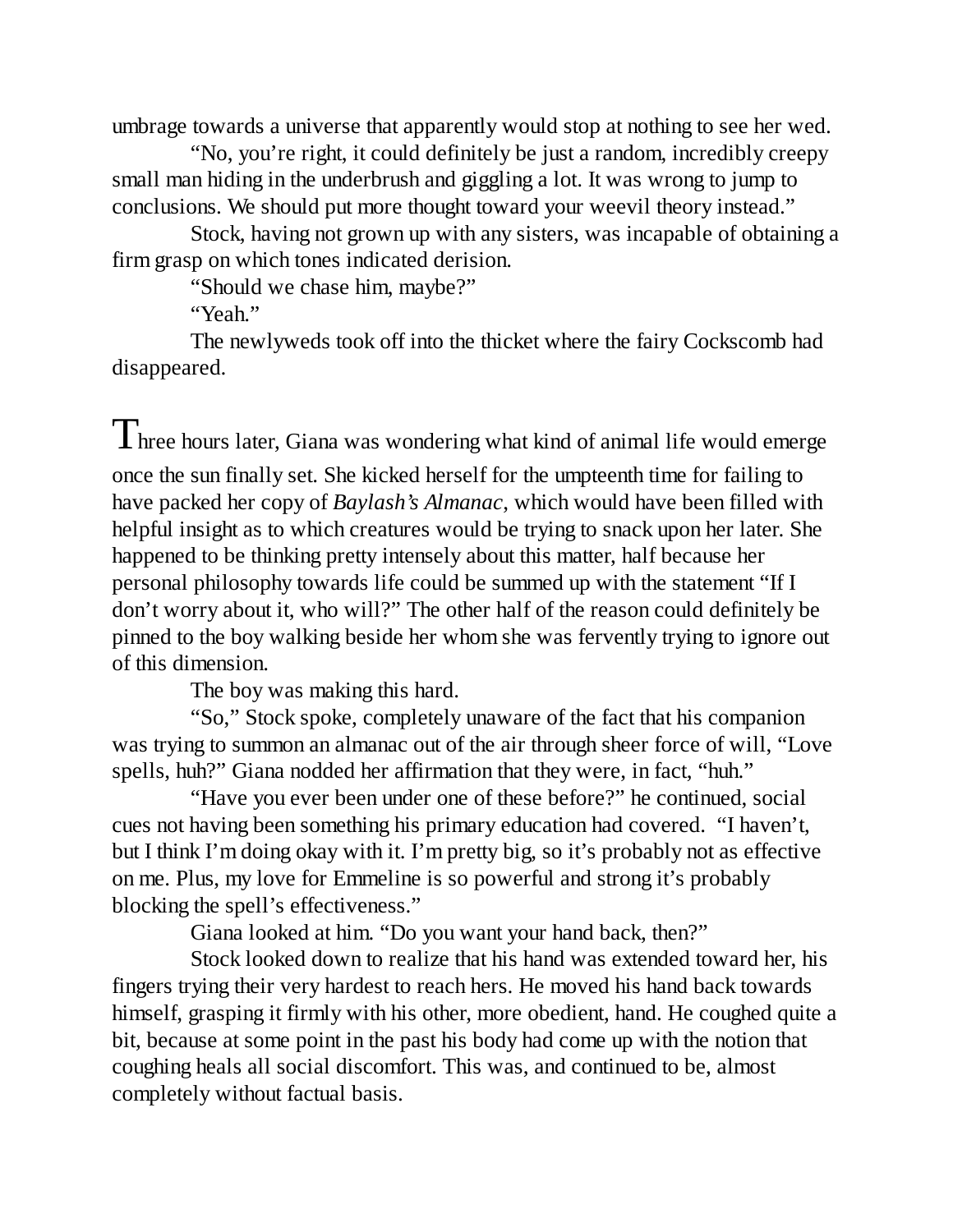"Uh," Stock swung his arm as if he had just been engaging in some sort of strenuous sport activity, another instinct his body had formed for situations like these for no reason whatsoever.

"So-"

"You start sentences with 'so' a lot, are you aware?"

"No, I don't," some unknown reason compelled him to resist.

"You absolutely do," she replied.

"So?" he responded, unwisely.

After a silence that lasted long enough for Giana to begin harboring a faint hope about its longevity, Stock made another attempt.

"S-… Anyways, do you have any hobbies?"

Giana's brain groaned, but Giana, thankfully, did not.

"I'm just trying to make it to Genoa, so I can study law."

"Wow," replied Stock. "A lady lawyer. What does your family think of

that?"

Giana kicked at an acorn. "Who's to say."

"You didn't ask them?"

"I am the master of my own fate!" she exclaimed in a moment of passion. "Also, they might not know I'm gone yet," she added, much more quietly.

"Oooooh, a runaway," Stock said, as if a principal might emerge from the shrubbery at any moment and take Giana to detention. Giana made a face that, had there been any roving principals in the area, would definitely have earned her more than a few demerits.

"I wasn't really given a choice. Father wanted to marry me-" She rolled her eyes at Stock's shocked expression. "Off," she continued, "wanted to marry me off. To someone else."

"Oh," Stock said, his eyebrows rejoining the rest of his face after their short departure to his hairline. "Why don't you want to get married? Marriage is awesome. That's why I'm doing it."

Giana made a face that, if facial expressions made sounds, would definitely have registered as a *squirk* ."I want to do things, not just be married. Like, what does your fiancé do?"

Stock's mouth, which had been waiting for an opportunity to talk about Emmeline for hours, and on a larger scale, weeks, ran with this opportunity.

"Oh, Emmeline is perfect! She's got eyes that twinkle and laughter like bells-" He paused for the briefest of moments. "Actually, I don't know why I'm saying any of this, I have a poem on me that says everything-"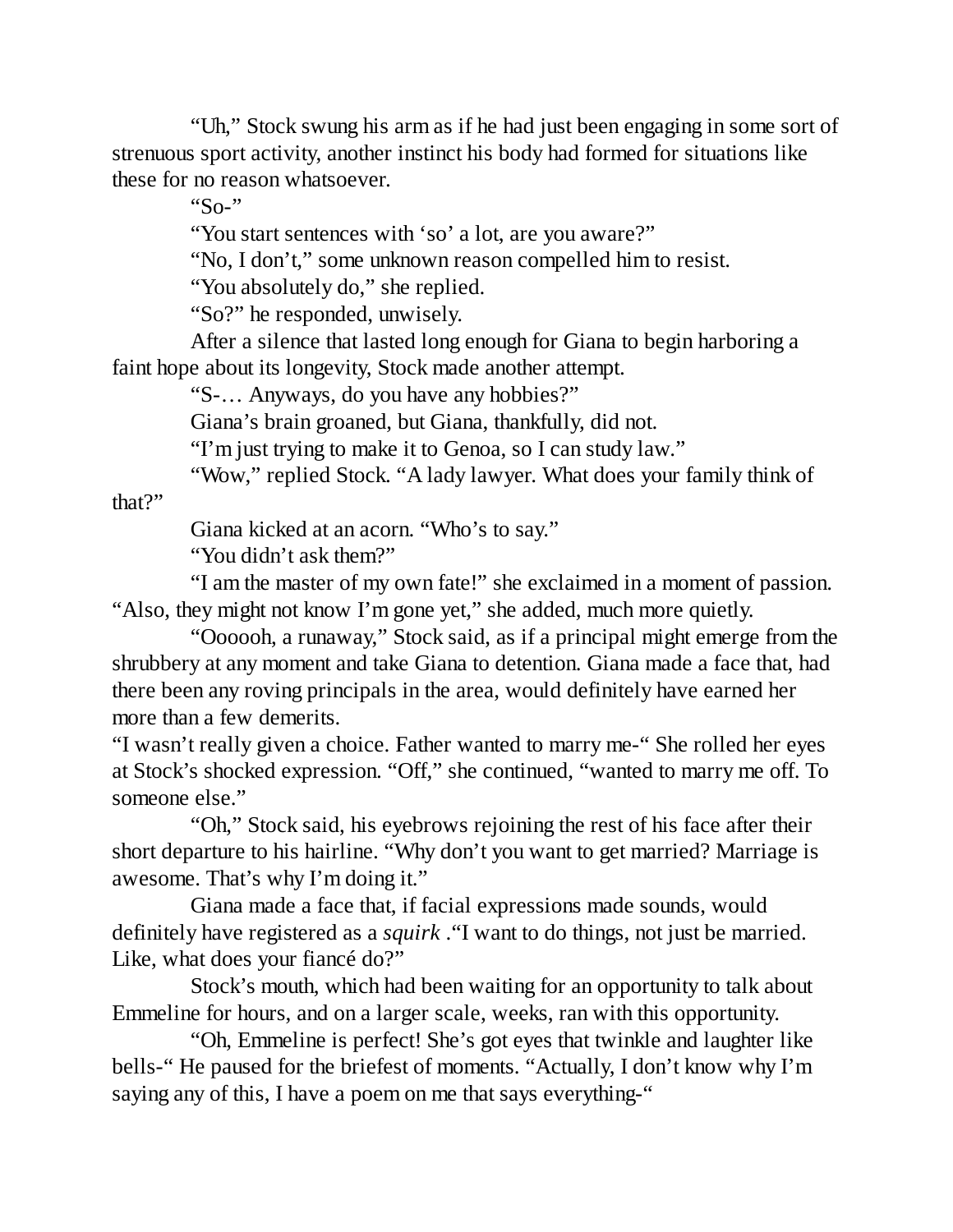Giana spoke with haste. "No, but, what does she *do* ? With her time. What is she passionate about?"

Stock huffed, his arm wedged elbow-deep in his jacket, rustling around for his epistle of devotion. "Emmeline doesn't *do* anything. She just *is* perfect. Look, you'll understand when I read you the poem."

With this, Stock produced a quite lengthy scroll out of his pocket. "Part One: In Which My Lovely Emmeline Is To Be Compared To Bodies Of Water."

 $T$ he sun hung low in the sky as Stock and Giana plodded along in a stony silence. The poetry reading had been short-lived, having ended when Giana suggested several alternate uses for Stock's love scroll in a tone which could be described most graciously as "combative." Giana did not find the silence as rewarding as she had imagined. After a few minutes of walking, looking at trees, looking at the sky and scratching the back of her neck intermittently, she opened her mouth.

"So…" she squinted at nothing in particular, which caused a nearby squirrel that happened to be in her line of sight to feel quite self-conscious, "do you still think we're on the right track? To find the fairy?"

Stock responded to this with a long, droopy shrug that somehow tapped into the universal dog body language for "I'm sure you have at least one extra sausage in there but instead you're going to let me starve, you monster." Giana couldn't place why exactly she was suddenly reminded of her childhood terrier Biscuits, or why she felt so guilty, but she didn't like it.

"It's probably going to be pretty hard to find this guy, isn't it. Fairies. They're a tricky bunch. My grandfather always said, 'don't trust a fairy.' He wouldn't even let us go into town for the annual play they were putting on, because there were fairies in it. And we said, 'Grandad, those are actors, not real fairies,' but he said they were close enough, as far as he was concerned, and-"

She looked up at Stock, who now resembled a dog that not only had been denied sausages but that had subsequently caught word of an impending bath.

"Are you going to talk at all, or do I have to keep doing the entire conversation by myself? Because I am not great at talking."

Stock looked at her, some of the puppy-ness receding. "Don't you want to be a lawyer? That's mostly talking, isn't it?"

"No it's not," Giana replied, hoping that her blush of annoyance would cover up the blush of relief that he was talking again, "That's just arguing. Anyone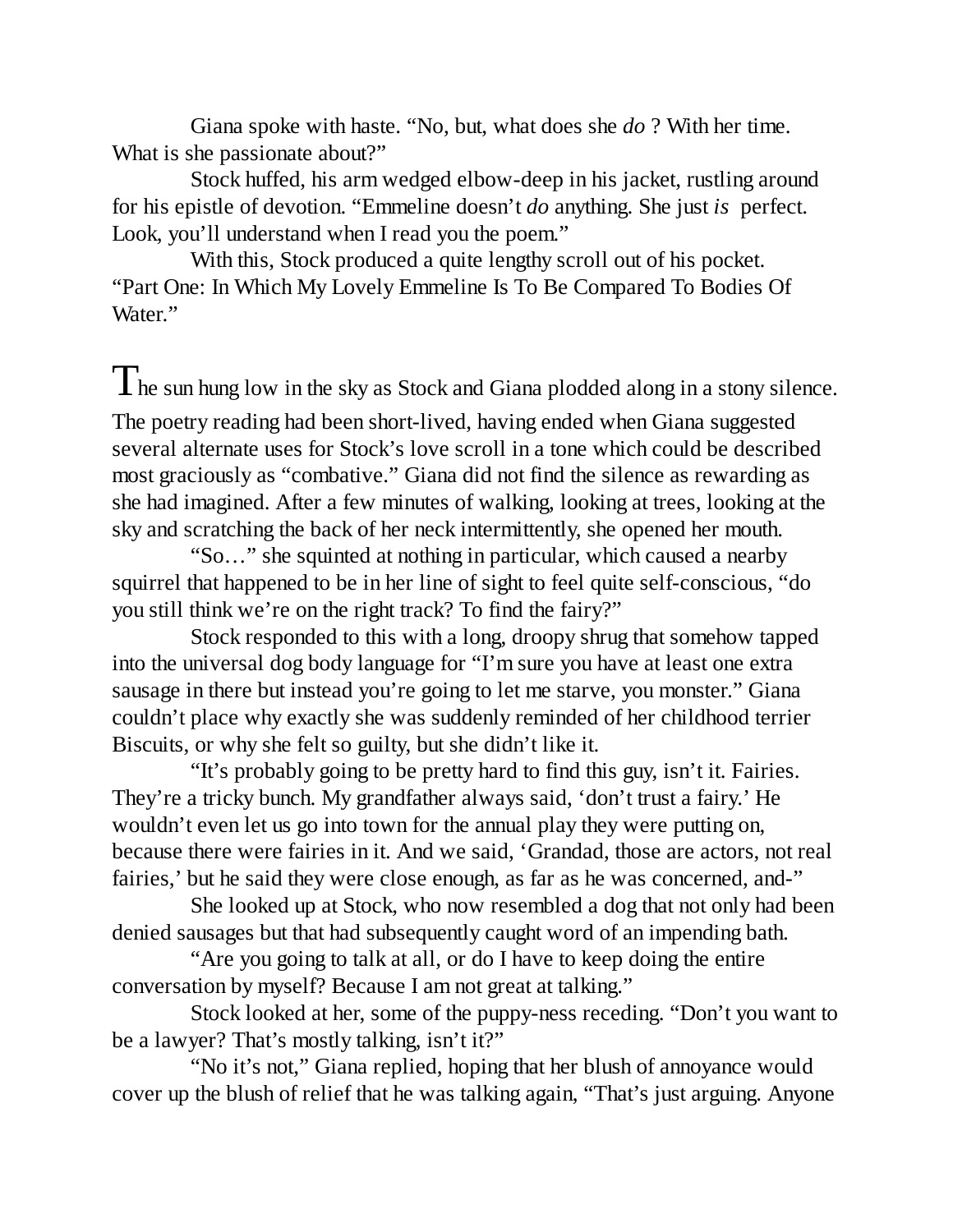can argue."

"Right," Stock responded, not necessarily proving her point.

"Anyway," Giana continued, easing into her new role as leader apparent of the conversation. "What do you do? Other than 'be in love?'"

"Well, being in love does take up a fair amount of free time," Stock replied, ticking off his fingers, "between thinking about your love, sighing about your love, writing to your love, writing *about* your love…"

"Okay, alright," Giana waved him off, beginning almost instantly to regret all the work she had put in to make him start talking again.

"I like to paint," he said, his earnestness almost causing Giana to miss a step.

"One of my brothers is a painter," she replied. "It's good money, if you pick the right houses."

"No, I meant, like, fruit and stuff. Beautiful ladies. Landscapes."

"I knew what you meant. That's sort of… far-fetched, though, isn't it?"

"Far-fetched? You're a *woman* from *Bogg'sHollow* who wants to be a *lawyer* ."

Giana conceded, though she felt that all the italics in his statement were excessive.

Stock looked up at the moon thoughtfully. "Fairies aren't nocturnal, are they? They're… what's the opposite of nocturnal?"

"Um," responded Giana behind him.

"It's, what, probably day-turnal, or something like that, right?"

"Uh," Giana replied.

"If you don't know it, you don't have to contribute," Stock said. He looked backwards to see that it was not, in fact, his search for an antonym that was causing Giana's distress as much as it was the large, silver-haired wolf that had appeared behind them. Stock pursed his lips.

"Wolves," he said, thoughtfully.

"Yes?" Giana responded, not quite at home with the conversation and trying her hardest not to move.

"What is it you're supposed to do with them? Punch it in the nose, I think. Or, play dead, maybe?"

Giana shot him a disparaging look and he heard her mumble a string of words that ended with "almanac." Mumbling turned out to not be on the wolf's list of approved behaviors while being menaced, because it caused the creature to snap its jaws at Giana threateningly.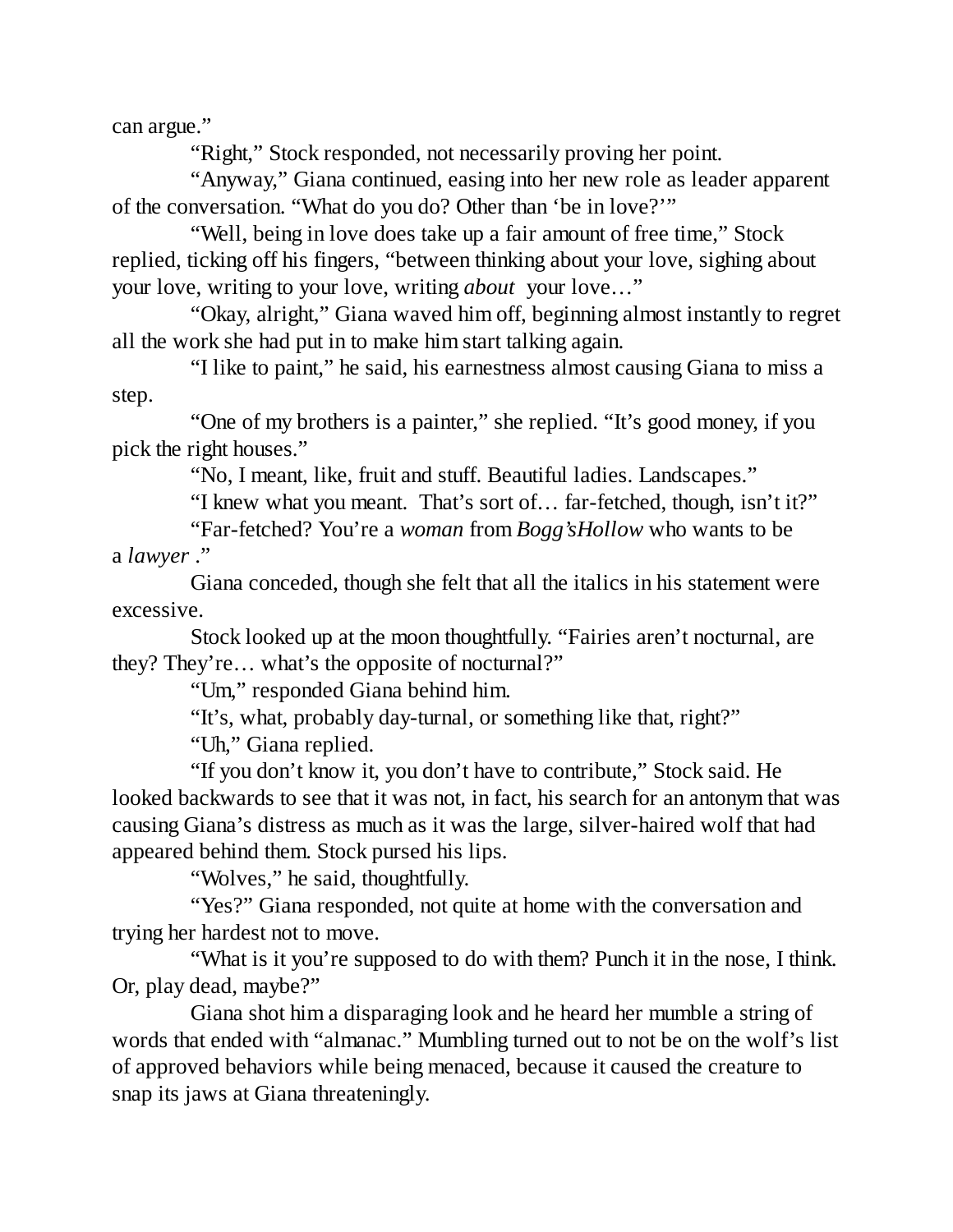"Wait," Stock said to Giana, suddenly.

"What?" Giana hissed.

"You don't think it talks, do you?"

The venom in Giana's voice caused even the wolf to take a half-step

back.

"Why on earth," she whisper-shouted, "would it be able to talk?"

"I don't know, you've got fairies, I don't think it's so crazy to think that the animals would be able to-"

"NO!"

Stock grabbed Giana and whisked her out of wolf's jaw-snapping range.

"Fine!" Stock shouted back, pinching the bridge of his nose. "All right. Nose is sharks, dead is bears… what's wolves?"

Giana gave another shout to alert Stock that the wolf was drawing close. Stock snapped his fingers. "OH!"

He proceeded to put his hands on Giana's waist and lift her into the air, something that, if most of her energy weren't preoccupied with its wolf-evasion duties, would definitely have earned him some heavy bruising.

"Make yourself bigger!" Stock shouted. Giana, whose improvisation skills were greatly augmented by her proximity to glistening wolf jaws, roared menacingly and raised her arms above her head.

"Rawr! I am so much bigger than you, which you should be quite concerned by, wolf!"

The wolf looked conflicted for a moment, gave a sniff, and then walked away at a slow enough pace to indicate that the performance, while working, still left a lot to be desired. Stock, having expended all of the energy he had gleaned from eating forest berries that day, collapsed, taking Giana with him. The two looked at each other for a long moment.

"Diurnal," Giana uttered.

"Huh?" said Stock.

"The opposite of nocturnal. It's diurnal."

She leapt up off of Stock, increasing the distance between them the maximum that the chain would allow.

"Nice one," said Stock, rolling onto his back. "I think I've had my fill of dangerous encounters for the day." He pointed at the moon. "And if fairies are…"

"Diurnal," Giana contributed.

"Then we might as well get some sleep," Stock finished, moving to rest his back against a tree. Giana nodded.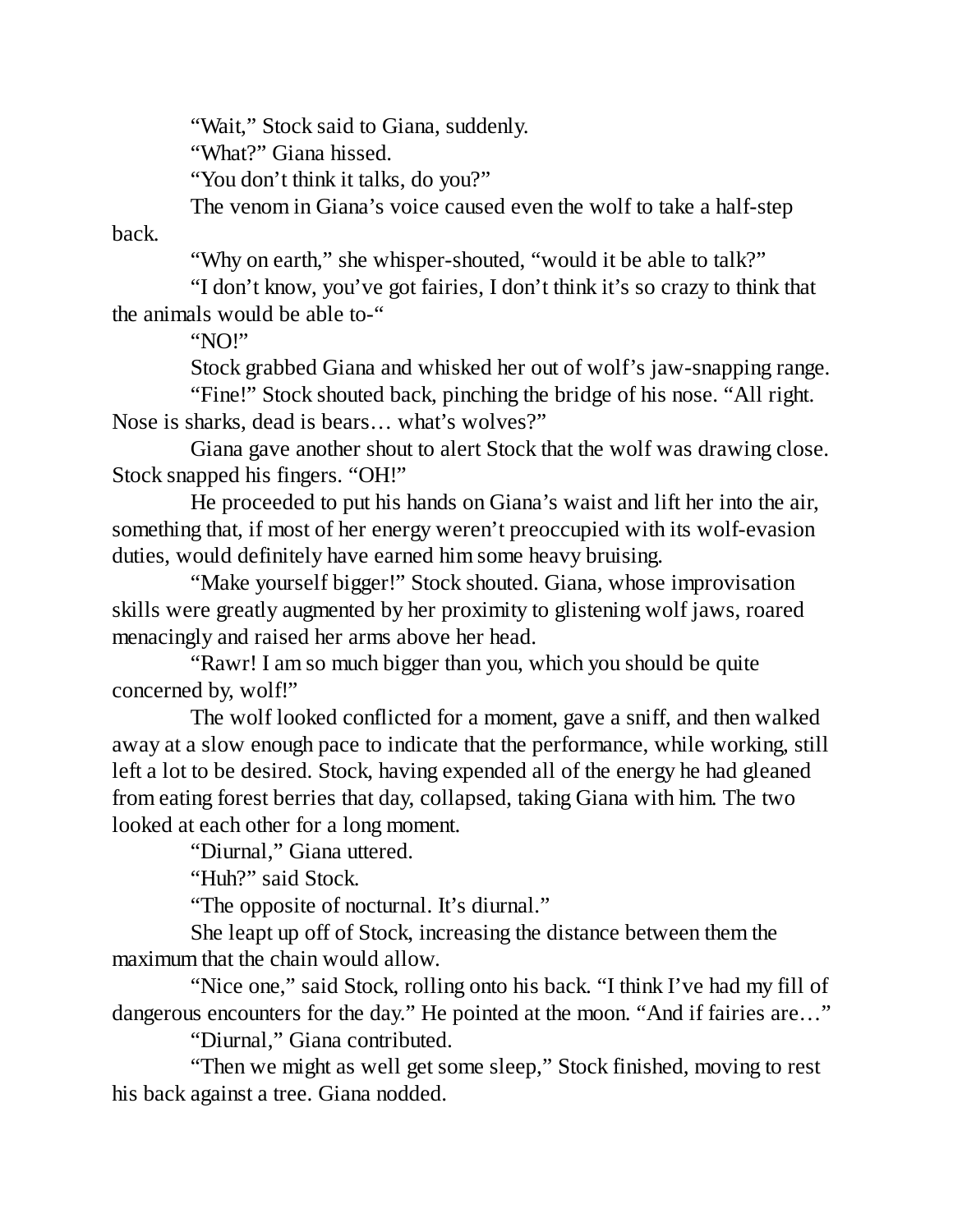"And also we should probably snuggle. For warmth reasons," Stock added, yawning to add additional nonchalance to the comment.

"Absolutely not," said Giana, keeping the chain between them taut. "I think the spell is making you weaker. It's definitely getting stronger on me." She moved to the opposite side of the tree Stock was lying against. "So we should also probably not look at each other anymore."

"Okay," came the response from the other side of the tree.

"And also not speak because sometimes I think your voice is cute too," Giana added, working overtime to hide the embarrassment in her voice.

"Aw, really?" Stock called.

"Shut up," Giana said, closing her eyes. "I mean," she said, her tone a bit softer, "Good night."

> "Goodnight," Stock said, tugging on the chain twice, "love you." "That's not funny."

"It's a little funny."

 $\mathbf G$ iana was awoken by the chain around her wrist rattling an annoying amount. She rolled around to the other side of the tree, where her anger at being woken up was immediately eclipsed by the effort it required for her brain to process what her freshly opened eyes were seeing. It appeared, at first glance, to be a gigantic spider's web, Stock standing at its center like an awkward, gangly Black Widow. He saw her, waved, and began to bob and weave his way out of the web to her. She looked closer; the web was made out of leaves, lichen, and vines. In the center was a pile of fruit.

"Good morning," Stock smiled, apparently feeling no urgency to explain himself. Giana did her best to expedite the process.

"What?" She asked.

He leaned in and whispered conspiratorially. "It's a trap." He beamed. "For the fairy! I didn't know what to use as bait, but I figured they have to like fruit, right? Because who doesn't, really." His face darkened briefly. "Except prunes," he uttered.

Giana interrupted whatever prune-related trauma he was reliving in his head to make further inquiries. "Why?"

"It's going to work! My brothers used traps to catch creatures all the time."

He clapped his hands together and sat cross-legged against a tree, looking over his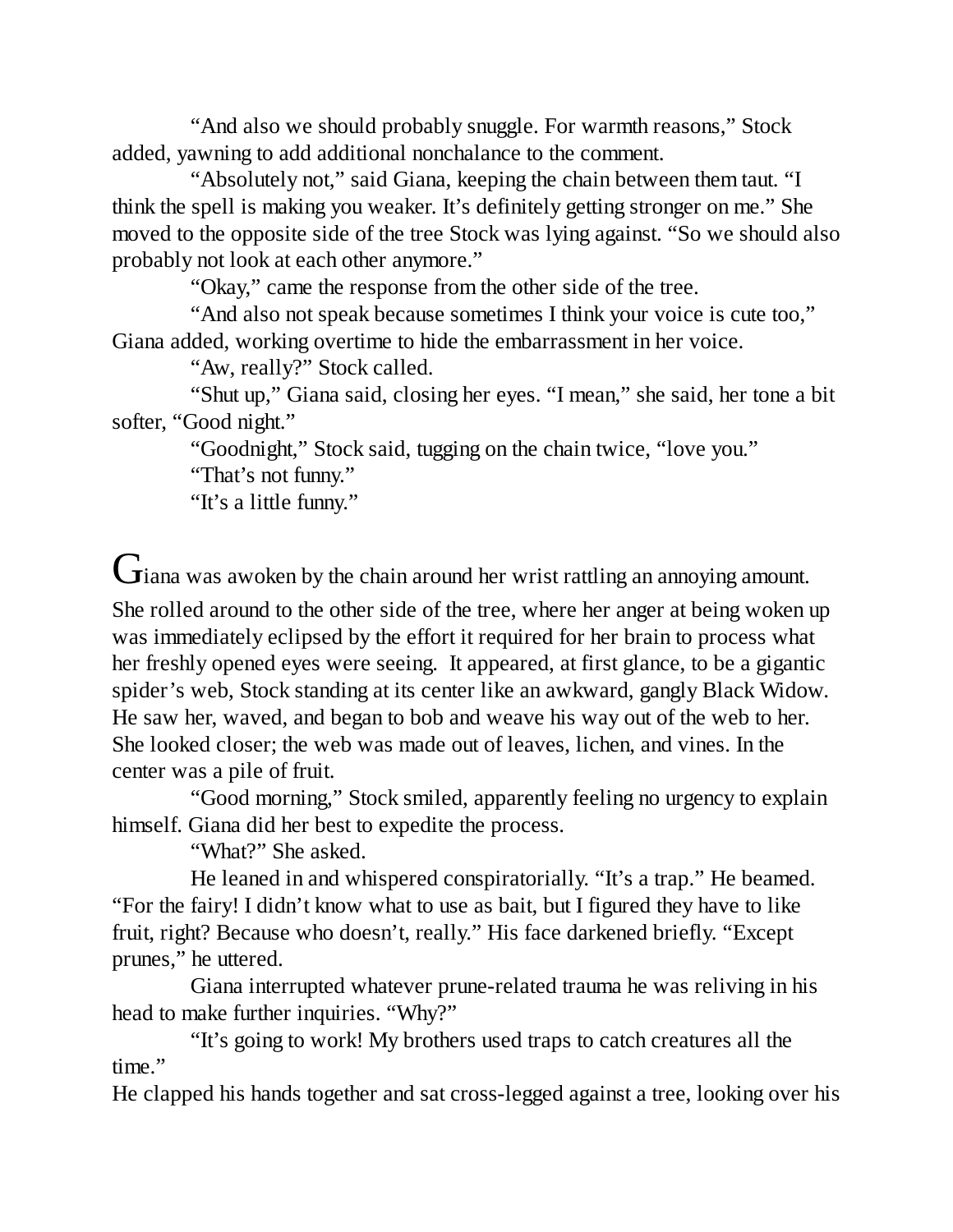creation. "And now we wait."

Giana interrupted his reverie with a slight cough. "I had a…" she debated the truthfulness of her next statement before pushing through, "similar… idea."

Stock looked up at her. "Was the fruit a bad call?"

"No, the fruit was fine. But let's think. Why did the fairy do this to us?"

"It wasn't because he wanted fruit was it?" Stock banged his fist against the tree trunk. "Damn my eyes, we played right into his hand!"

"No," Giana forged through as calmly as could be expected of her, "I think what they always want is a happy ending."

"Huh?" Stock responded, still no-doubt considering his fruit.

"So…" She said, hoping to at some point be able to jump on his train of thought and redirect it to a more helpful station. This resolutely failed to happen.

"Apricots would have been better, huh."

She sighed heavily.

 $\bm{\bigcup}$ h, my dear Stock," Giana projected loudly enough to hear her own voice echoed back to her through the trees, " I am so glad that we have found each other at long last. I know that this started as a spell, but now I am sure that my feelings are real! Let us stay married for ever and ever!"

"Mmm, yes," Stock responded woodenly, "We truly are in love. What a happy and joyous day for us both!"

Stock proceeded to make "noises of jubilee," as the script Giana had written them dictated, which involved a lot of *harrumph-* ing and arm waving. Thankfully, before Stock ran out of breath from doing both at once, he was interrupted by a slow clapping behind him.

The fairy had appeared and was applauding, with a proud smile on his face. He looked as though he were about to speak, but unfortunately these words would never be heard as Giana chose this moment to clothesline the little man with her chain, pinning him to the ground.

"Undo this," she said simply, coming to stand over him. The fairy wriggled, which proved to be an exceptionally unpleasant thing to witness.

> "If it's actions you seek, on the part of the fairies, you must answer these riddles, and answer them fairly."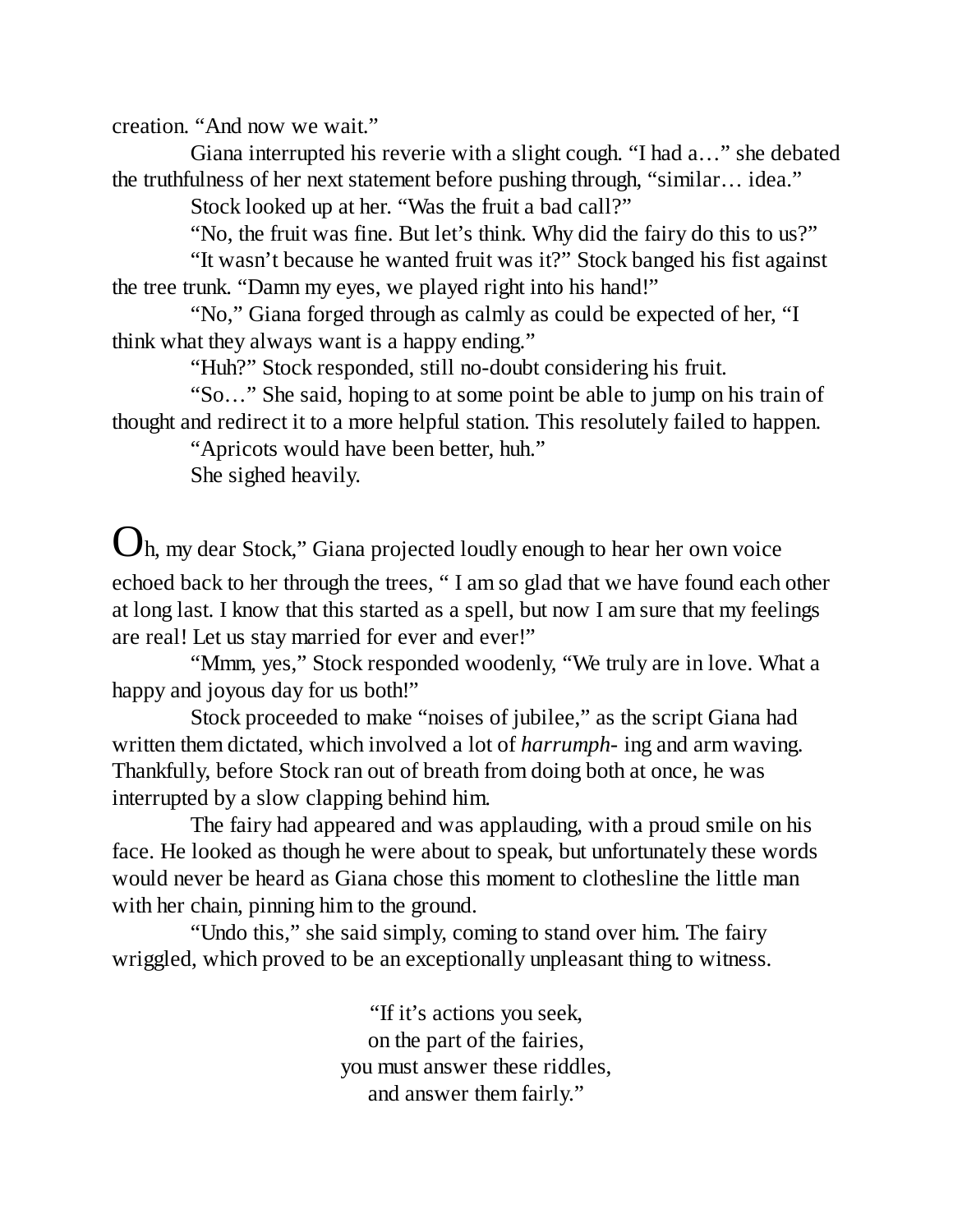Giana rolled her eyes at the slant-rhyme. "It's gonna be like that, huh?

"Riddles?" Stock asked, to Giana's exasperation. The fairy's eyes lit up, like when a nephew is asked to perform the only saxophone solo he's memorized at a party.

"Riddles three I have for thee."

Without hesitation, Giana picked the fairy Cockscomb up by the neck and shook him vigorously.

"Riddles two I have for you?" he amended, the end of his sentence being distorted by the additional shaking Giana had already busied herself applying.

"Riddles… one? I have-"

"Just undo it!" Giana shouted.

Stock came up behind Giana.

"Wait," he told her. "I wanted to hear what he was going to rhyme with 'one.'"

Giana held the fairy Cockscomb still for a long moment. Both of them looked at the fairy expectantly. Cockscomb, incredibly unused to undivided attention, tried to continue.

"Riddles one I have for…"

He gave up.

"Fine. State your request for the fairy Cockscomb."

"Cockscomb?" Stock asked.

"That is Cockscomb's name." He tried in vain to reach for the almanac page in his back pocket, but was interrupted by another shake from Giana.

"Ugh, I hate fairies so much." She held him up to her eye, to highlight how serious she was. "Look," she growled, "We want you to get us back to normal. Divorce us, break these chains, unspell us."

The fairy risked being shaken again, hazarding an impish grin.

"Break your bondage, I can do. Reverse your vows, I can too."

Giana and Stock shared a relieved glance.

"But," continued the fairy, "reverse the spell…" He trailed off, causing Giana to finish his statement for him.

"You can also do, because if you don't then I'm going to plant you here in the forest dirt like a poppy?"

The fairy Cockscomb's next verse was rushed in his haste to avoid being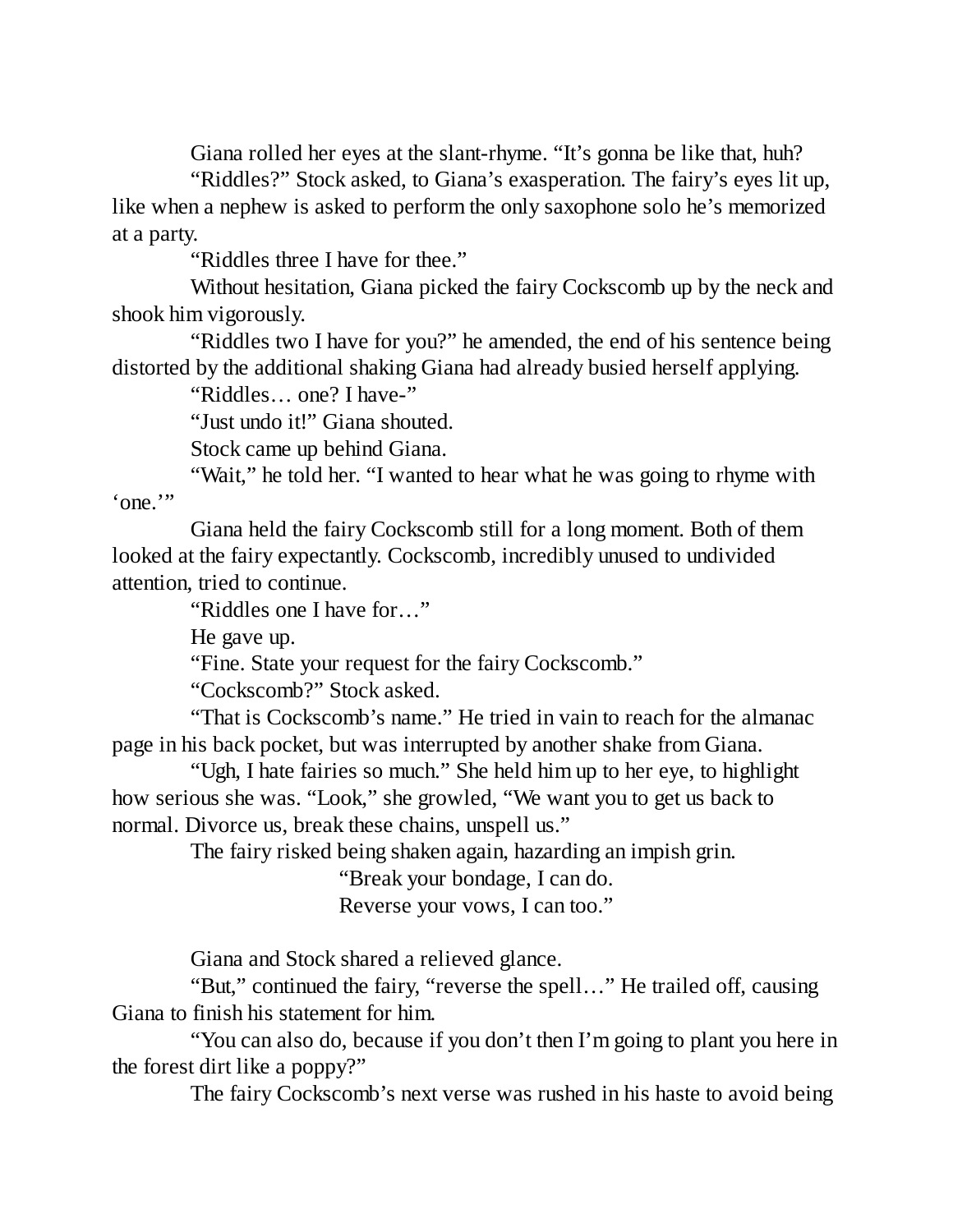planted.

"Though miles many you've traversed, a magic spell can't be reversed, laws of conservation clearly state, magic must stay once it is placed,"

Giana's grip tightened alarmingly around the fairy's tiny neck, causing him to abort the "yea, verily' he had intended to add at the end for effect.

"Wait," Stock said thoughtfully, "it can't be undone, but could you transfer it? Move the spell off of us and onto someone else?"

'I suppose," answered the fairy, unable to muster his usual elaborate language due to the damage being inflicted on his windpipe. "But who?"

"My fiancé and me," Stock answered.

Giana's grip loosened on the fairy, allowing him enough airflow to conjure more of his chirpy fairy dialogue. "If you wished to move the spell, I could do so for you, and wish you well," he sang.

Giana was no longer looking at the fairy, but at Stock.

"It would work out okay," he said to her in a tone he hoped would count as reassuring, "I'm supposed to be in love with her anyway, right? I don't know if we have very many other choices," he added after she continued to stare.

The fairy Cockscomb, not hugely successful at reading emotional currents, attempted a sad little caper. "Say no more, just state your wish, and Cockscomb will bring you wedded bliss!"

"So," Stock made a valiant effort to meet the creature's eyes, which appeared to be pointed in two completely contrary directions, "you can make us not be in love anymore?"

"I can change the spell, if that's what you mean," answered Cockscomb.

"That's what he said." Giana considered administering several more shakes, but the fairy Cockscomb was suddenly white hot, causing her to release him with a gasp. The odd creature made some humming noises, and a bolt of purple energy hit them both in the chest.

Giana felt as if she had been turned into a sieve, with all of her thoughts and feelings rushing out of her in an instant, with only some of them returning in the next. She looked blearily at her wrist, where her handcuff had disintegrated. She glanced over to Stock, who was lying on the ground a few feet away.

"Are you all right?" she asked him.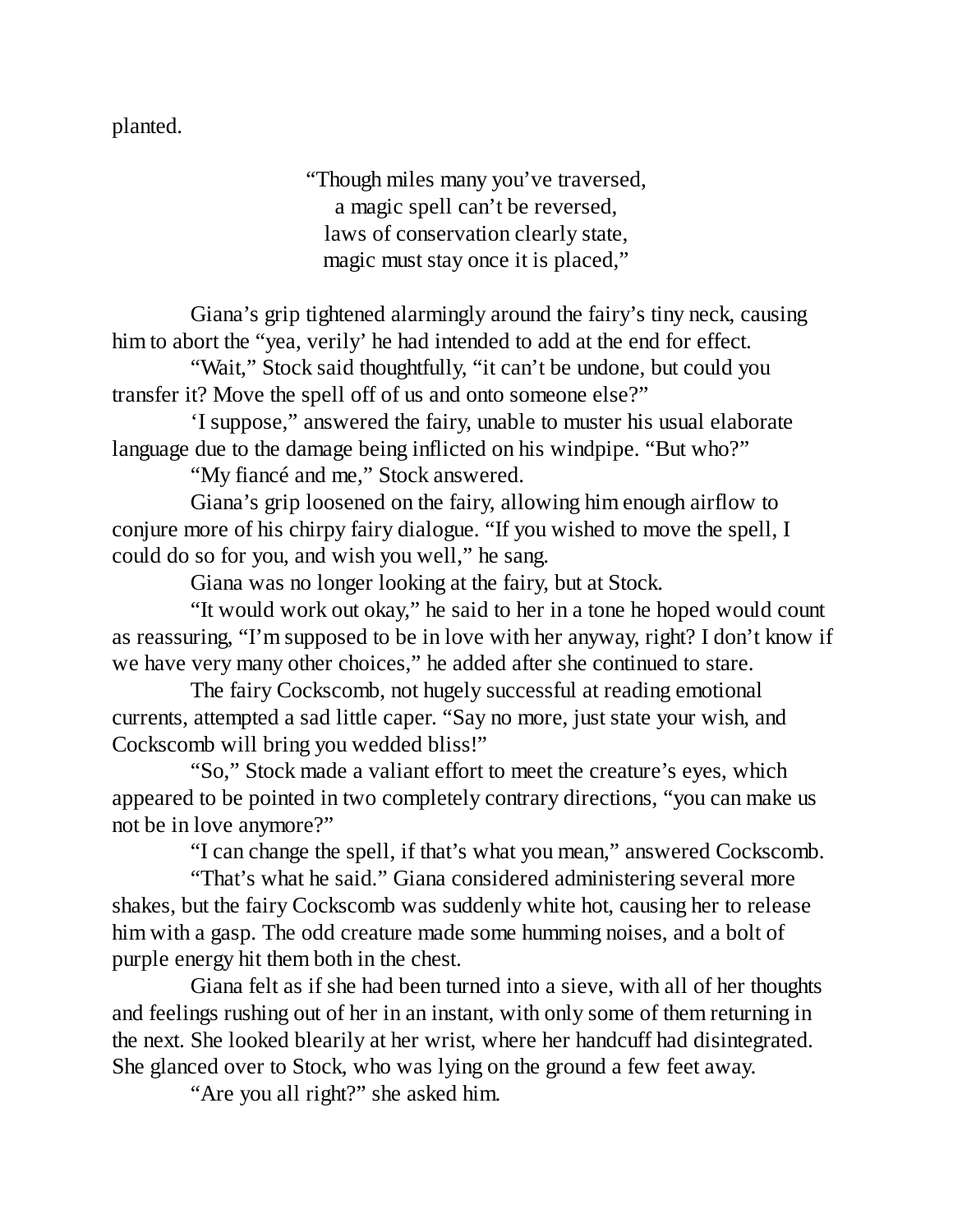Stock made an attempt at an indifferent wave, which would have worked better if his arm weren't partially numb. "I'm fine," he responded, "Honestly I think my tolerance for this kind of thing is just higher than- oh, wait, this actually hurts quite a bit, ow, ow, owwww…"

He rolled on his side, yowling alarmingly.

"Where does it hurt?" Giana asked, hovering her hands over his body to mimic some sort of helpfulness. Stock took a deep breath inward.

"My HEAAAAAARRRRRRRRRRTTTTTTT," he answered in a melodramatic bellow.

Giana rolled her eyes as Stock began to roll around on the ground, his body attempting, rather dramatically, to imitate the turmoil of his emotions.

Giana looked over her shoulder at the fairy Cockscomb. "Can you get us back to the train station?" she asked, her voice barely audible over the sound of Stock's love-yowls.

"No," the fairy answered.

"Really?"

"Well, I mean, I suppose I could. But I won't. Bye!"

With these words the fairy Cockscomb vanished once more into the woods. Giana sighed, looking back at her travel partner who was hard at work rubbing a tree branch against a rock. She squatted down beside him.

"What are you doing?"

Stock looked up at her, his eyes full of emotion so earnest it was difficult to look at. "Every tree in this clearing that does not bear the name of my sweet Emmeline is a blasphemy!"

"Okay," said Giana, trying to gently pry the branch out of Stock's clenched fist, "but that, you see, is a rock…"

In response, Stock sank to his knees, fists shaking at the sky, and bellowed. "EMMELINE!"

Giana sighed, and then heard a rip occur somewhere in the masses of white chiffon that still engulfed her.

"He couldn't have given us our normal clothes back?" she asked of no one in particular.

## It was now several hours later. If you had asked Giana to estimate how many hours she had spent marching through the woods with a lovesick madman, she would have answered a thousand, because that was exactly how long it had felt. In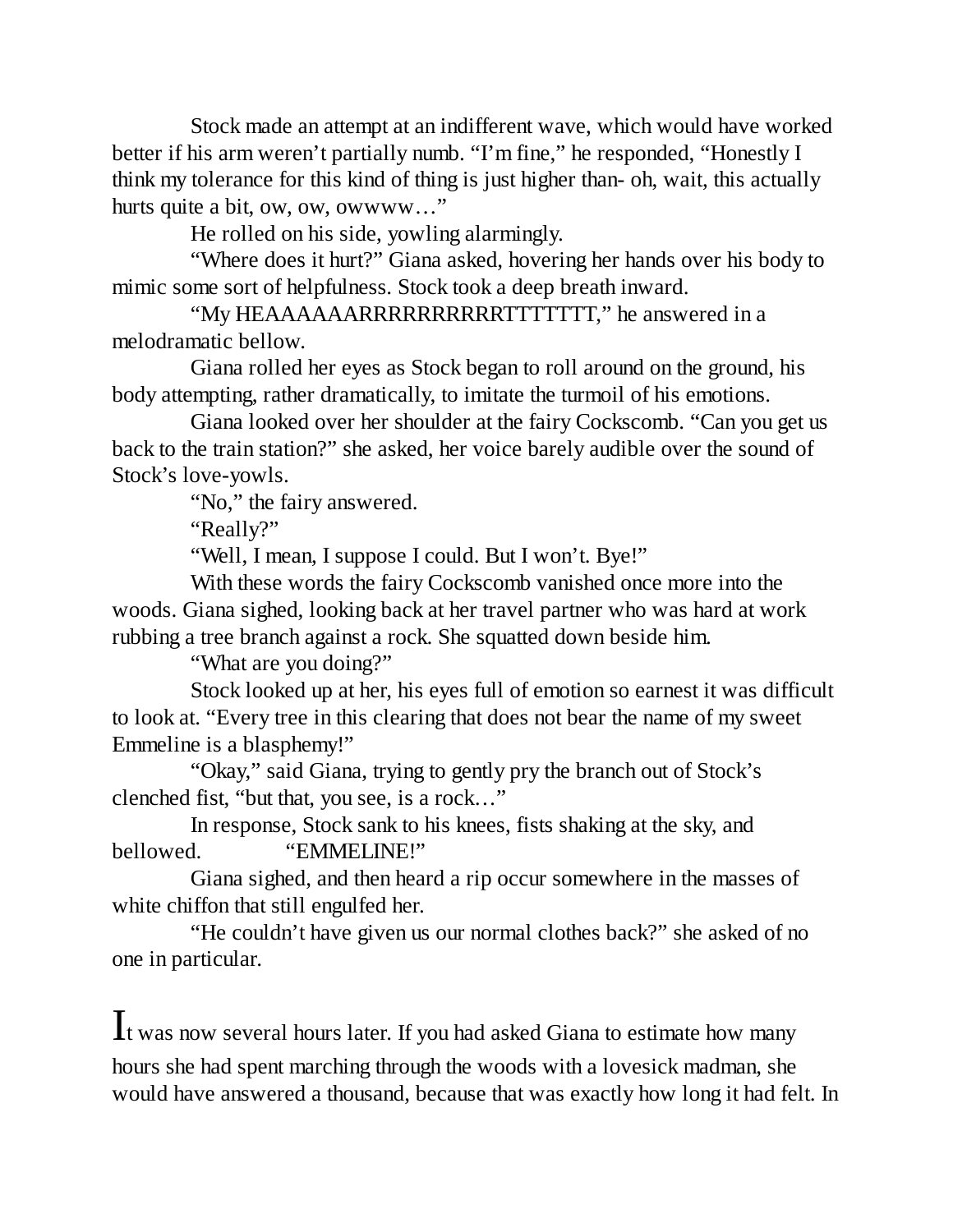reality it was closer to ten, but knowing that would have in no way decreased her suffering.

She was currently plodding along several yards behind Stock, who was leading the way, waving around a tree branch he had fashioned into a walking stick. Giana hoped desperately that this behavior was part of the spell, but something deep inside told her that this was not the case.

"Giana, I only hope that someday you can find a love as profound, deep, and ultimately meaningful as the one that binds me to Emmeline," Stock declared, waving his walking stick authoritatively.

Giana, who had given up on acknowledging his insanity, just nodded gruffly.

"Sure."

"But," Stock continued, "it'll be hard."

"Yep."

"Cause no one is as good as Emmeline is."

The part of Giana's brain that tried to preserve wasted effort went on its ten-minute break, causing her to attempt actual discourse with Stock.

"What are your three favorite things about her?"

Stock took a breath. "She's beautiful, she's got great fashion sense, and she loves me. Boom."

Giana's sense of self-preservation joined the energy-saving part of her brain at the water cooler.

"What are your next three favorite things about her?"

"She's lovely, she's got excellent table manners, and she usually listens to me when I talk. I can do this all day."

Giana knew from experience that this was, in fact, entirely true.

"At lease you're consistent," she mumbled. "Do you want to take some time to quietly reflect on your massive love for Emmeline for a while?" she asked, full of a hope that was almost charmingly misplaced.

Stock thought for a moment.

"No," he responded. "I think I wanna shout her name from the treetops again, though."

"Great," responded Giana.

It was later again, and Stock found himself once again regaining consciousness in a pile of leaves.

"That wasn't that bad," said Stock, to which Giana responded with a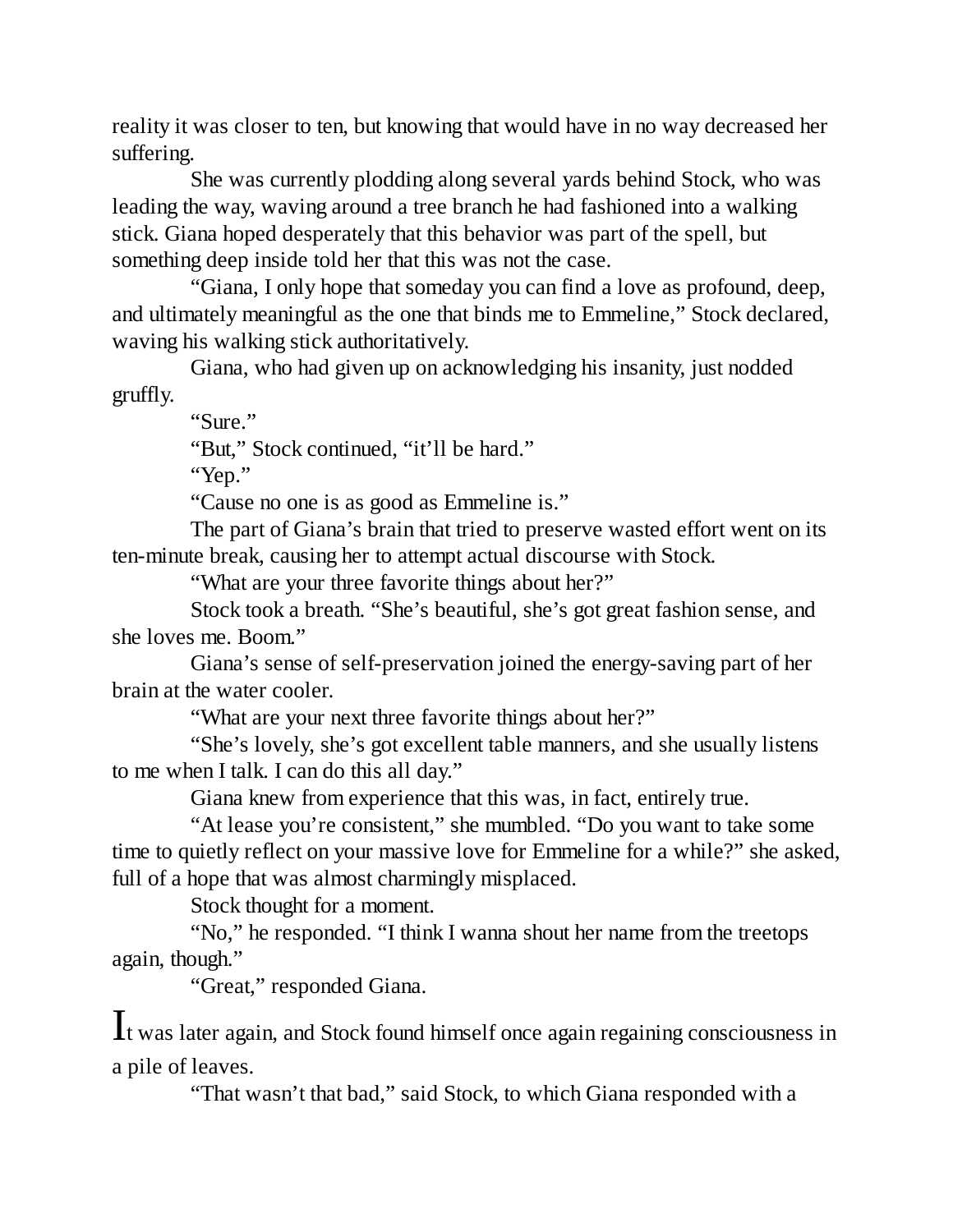snort to end all snorts. "Where are we?"

"The woods still," Giana replied, her back to him as she worked to light a fire.

"Aw," Stock responded, having hoped that he would have missed that part. "Why do my hands hurt?"

"That might have been," Giana rolled her eyes, attention still on the branches that refused to catch flame, "when you tried to 'climb the tallest tree in the forest to prove yourself worthy of Emmeline's love.'"

Stock looked up from his hands. "Did I do it?"

"Yes," Giana responded.

"Nice.

"I mean, it had fallen down first, though..."

"How close are we?" Stock changed the subject rapidly.

"Not far," Giana said. "But it was getting dark and you had passed out from singing Emmeline's praises too hard, so I started making camp."

"Great!" responded Stock. At just that moment, five elapsed minutes of passive aggression finally made its impact on his love-addled brain. "Are you okay?"

Giana attempted a carefree shrug, which ended in a shiver, which was unintentional but still felt somehow aimed at the stubborn pile of sticks. Stock reached over to her, causing her to dodge him out of instinct.

"I just wanted to warm you up," he said, the confused puppy in him again creeping to the surface. "I can touch you now, right?" In response Giana made an evasive gesture that turned into another long series of shivers. She begrudgingly accepted Stock's warmth, hoping that her facial expression conveyed that it was for survival alone.

Stock started rubbing her arms, trying to generate some heat. "Are you excited?"

"Trust me, it would take more than- oh, about becoming a lawyer? Yes. Extremely."

Stock nodded. "Good. How many books are you going to read?"

The mention of books wiped away the last holds of Giana's harbored resentment, and most of her memories of Stock's singing voice.

"All of them," she smiled. "I hear the libraries there are so massive and nice that you have to use a ladder to get to all the books, and they don't even allow goats inside!"

She brushed some hair behind her ear, regaining some of her former detachedness.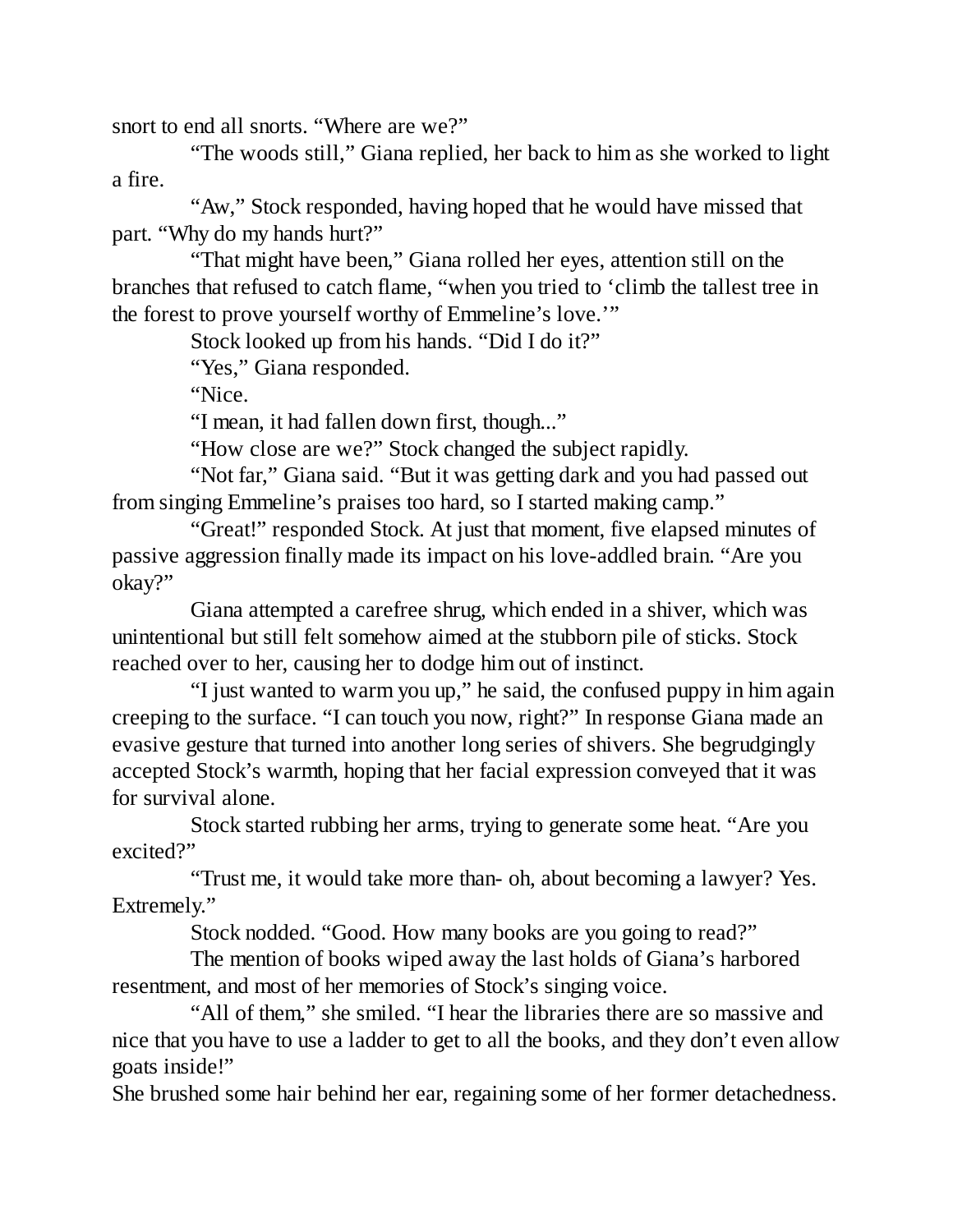"And you? I guess you're going to be super married soon, huh?"

"Oh yeah," Stock responded, still trying to warm Giana up. "So married."

"And then what?"

"Just, ya know. Marital things. Being married. Nuptials, and all." "Maybe some painting, too?"

Stock yawned. "Maybe."

Giana yawned too. "Good. You deserve to have more than one dream."

They gazed into the place where ideally there would have been a fire. Stock spent some time trying to think of something meaningful to say in response, but failed. He considered parroting her words back and adding a "too" to the end but ultimately decided against it, hoping that a meaningful silence would be better. Giana somehow sensed that he had chosen not to speak rather than repeating what she just said and adding a "too" to the end and appreciated his choice immensely. Imaginary embers continued to theoretically crackle as the two sat in what may have been the first comfortable silence they'd ever managed to achieve.

Giana woke up snuggling with Stock. She then spent her next few seconds of consciousness making it look as if she had not been snuggling with Stock.

"Let's go," she called to him after having reached a safe distance from the scene of the crime.

"Muh," Stock answered, following with a string of indiscernible mumbles before creating a pile of leaves to fill the space Giana had vacated and continuing to doze. Giana considered invoking the name of Emmeline to get him up and moving, but she wasn't sure she could handle any more of spellbound Stock and decided to just kick him a bit instead, which was surprisingly almost as effective.

"Muh," Stock repeated as he rose to his feet. His brain woke up several minutes after his body, which is when he became conscious enough to complain.

"Why are we moving so fast?" he asked, struggling to keep pace with Giana's steps, which, despite her legs being several inches shorter, were somehow leaving Stock in the dust.

"No time to waste," Giana responded, not bothering to look back. "We need to get you back to your precious Em- " she stopped herself, fearing an adverse reaction. "Fiancé," she finished.

"Right," Stock responded, already winded from matching her speed.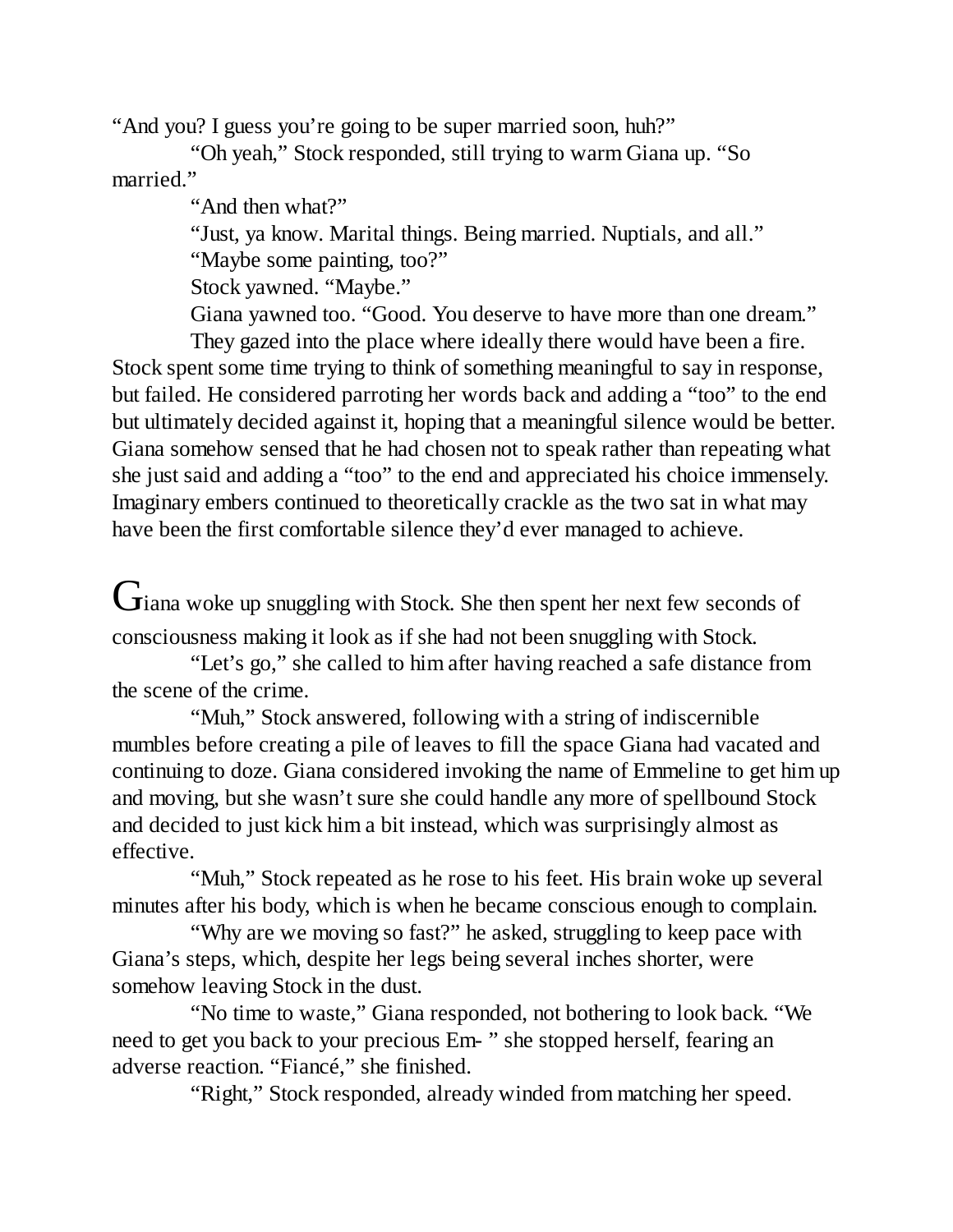Soon, the first signs of the town became visible. They in fact became visible very rapidly, as Giana had not decreased her hustle at all. Behind her by a good 10 yards, Stock was beginning to wonder if something was wrong.

"Is something wrong?" he called to her.

"What?" she responded, the distance having quieted his voice substantially. She reluctantly waited for him to draw closer to her.

"Are you mad about something?" he asked.

"No," she responded, and, despite all evidence to the contrary, continued, "I am perfectly happy. Oh look, there's the train station. Goodbye forever."

"What's going on? You got what you wanted. You get to to be a lawyer in Genoa now."

"Yeah, and you get to marry your beautiful, lovely, fashionable Emmeline," she answered.

Stock knew from the tone that they were having an argument, but the words weren't at all giving him an indication as to what it was about.

"What's your problem?" he asked, believing, rather misguidedly, that brevity was the key to good communication. He began to realize, as the waves of shouting began, that he might need a more nuanced strategy in the future.

Meanwhile, about a hundred yards away, incredibly tiny fashion pumps were stepping off of a train and onto a platform. Under a beautiful silk bonnet, an impeccable nose sniffed the air, and two twinkling blue eyes took in their new surroundings. A perfectly formed ear caught the sound of a familiar voice, raised in an argument of some sort, and two immaculate legs, bound together in an intricate gown, took impossibly tiny, yet immensely graceful, steps in the direction of the voice.

"And I don't even think you know her, apart from being able to catalog every single one of her *flawless* features, and-"

"Are you saying you don't think I really love her?"

"Oh, I am sure you *think* you do."

"Look, I'm sorry if you're jealous-"

"I am not jealous of your stupid boring love life-"

"Stop being a child."

Before Giana could appreciate the irony of being called a child by a person of whom her most recent memory was attempting to write a love letter on a rock with a stick, her eye was caught by something sultry in the distance. Stock followed her gaze to the lithe, gazelle-like form that was approaching them.

"Emmeline. Of course. My loved one whom I love."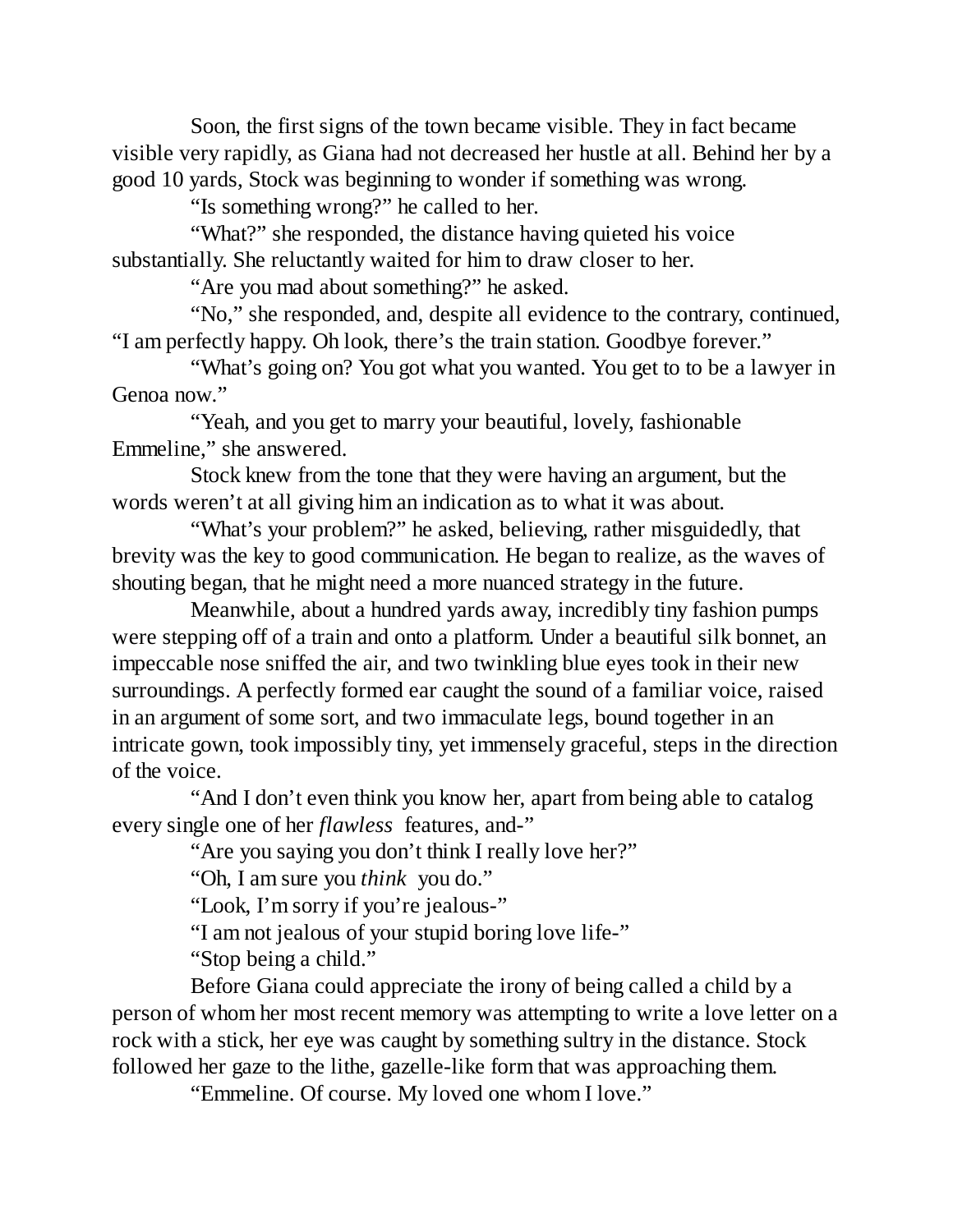Emmeline spoke, obviously, with a voice like a crystal bell or possibly a flock of doves.

"Why are you guys wearing matching wedding costumes, that's weird." If she had had bubble gum, she would have smacked it at Giana.

"This," Stock said, gesturing at Giana, "is Giana, my homely forest guide."

Giana rolled her eyes. "Thanks for that. I'm gonna head out now, be homely somewhere else and wait for the next train. Or whatever." She walked past Stock, pausing briefly to stare at Emmeline's eyes. Upon doing so she found that they did, in fact, sparkle.

"Of course," she said to herself before stalking off towards the town. Stock looked away from Giana, looking extremely hard into Emmeline's eyes.

"Why are you looking at me like that?" Emmeline pouted.

"Just checking to make sure I'm insanely in love with you," he said. He took her hands. "Yep," he added, after a few more seconds of staring. "I sure am."

And it was true. He very much was. He was very ecstatically in love with her. Incredibly so, in fact. He knew this because this was what every fiber of his physical being was screaming at him. His entire attention was on the undeniably perfect creature standing before him, allowing no time to think of anything else. Even if it did have time, it definitely wouldn't be to think about the frizzy-haired and argumentative waif who was currently stomping away.

"You won't believe what happened to me on the train up here," Emmeline told him. Stock thought about the rest of his life, which would consist of being in love with this woman who looked like the most popular angel in heaven who was also a cheerleader and listening to her voice that sounded the way a harp looked.

"What happened?" he asked her.

"Well, when I got on, I got a seat in a row all by myself, so I could have my bag next to me, and I had it that way for the first leg of the trip, but then this woman chose to sit in my row instead of any of the other rows, and so I had to move my bag. But she only stayed for a few stops, and that was all right, but then a few stops later…"

Stock hung on her every word. He had no choice. Something just below his sternum, his heart, he guessed, was pushing him toward the woman he loved. His thoughts, which felt as if they were absolutely coated in something gooey and purple, were all devoted to clinging to her voice, her words, and her lovely face, absolutely compelling him upon pain of death not to consider how things had felt different just a little while earlier with a different girl.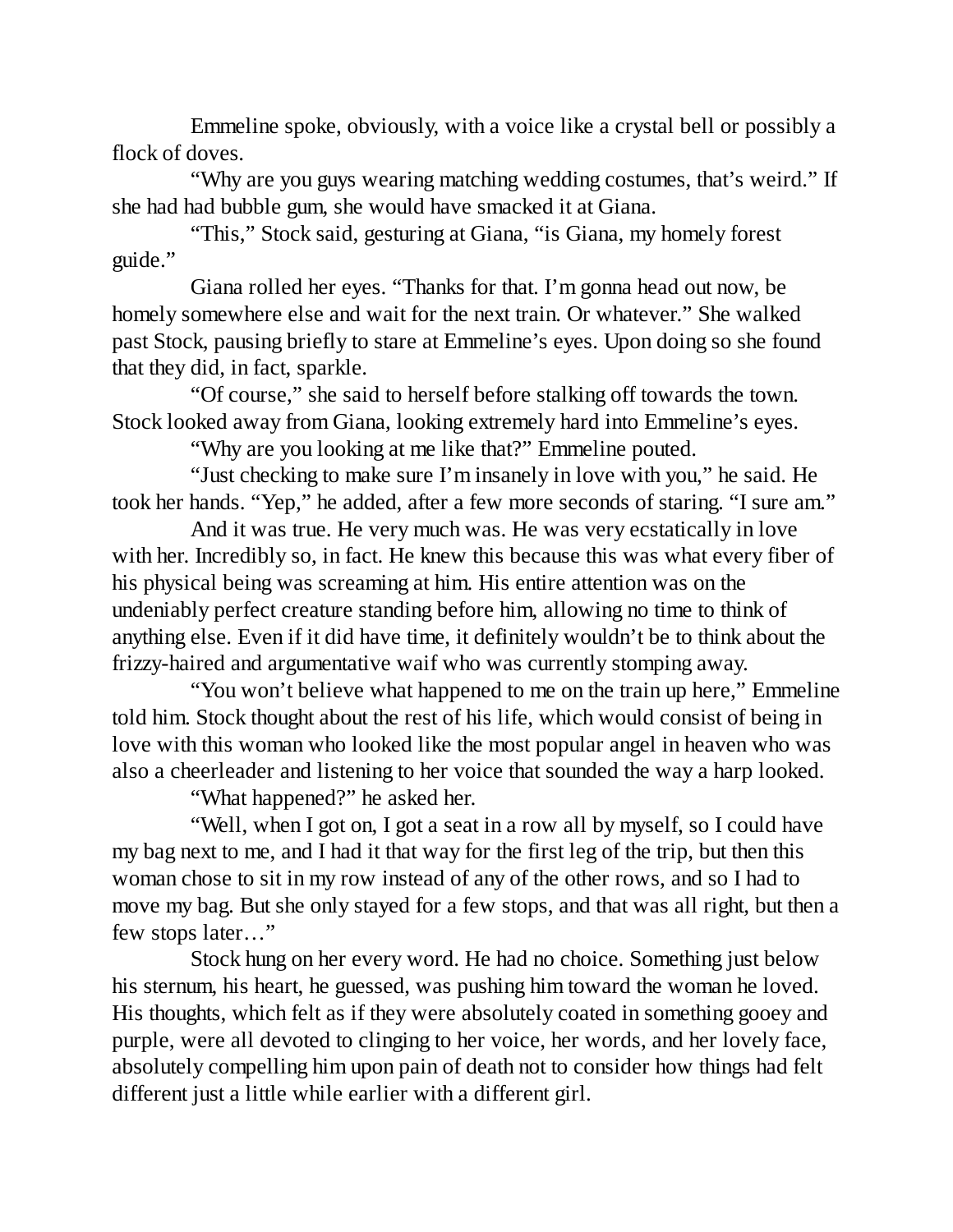"… but obviously, I didn't say any of this out loud, so he didn't know that he heard my name wrong!"

Stock continued the nodding he had been doing for the duration of her gripping train story. Emmeline waited for a few moments for him to do something different, and then let out a cough that sounded like a chime made from the shells of only the prettiest and most popular mollusks.

"So, I'm here, anyway. What was so urgent that it couldn't be said in a letter?" Emmeline asked in her dove voice, the perfection of which Stock was almost gratingly aware. He stopped nodding.

"Oh," Stock said. "Well, as a matter of fact…" He felt at his pocket where the ring was supposed to be, before remembering that the ring was still in a place where it definitely should not have been. He groaned.

"I will be," he patted Emmeline on the hand again, "right back. I just have to have a word with my homely forest guide."

 ${\rm A}$  few streets away, Giana was wondering when, exactly, the remainders of the spell would wear off. She so far had noticed that she was still thinking of Stock quite a bit and had felt compelled to cry multiple times. She made a note to sue the fairy Cockscomb, at some point in the future when she knew more about these things, for lasting damages. She wanted to be fully operational for her arrival in Genoa and subsequent interment into the world of academia, and the fact that her thoughts, no doubt entirely for magical reasons, kept drifting back to a certain lanky brown-haired boy, were not at all helpful. Hoping to self medicate, she found herself at a gigantic bookstore which would have represented a serious dayfiller for any of Giana's neighbors who were devoted to throwing books into rivers. She sat at the counter and slapped it sullenly.

"Give me a biography, tall," she uttered. After a few moments a thick volume slid down the counter at her. She cracked it open and attempted to drown her sorrows in the smell of the ink and the longer words like "lugubrious." She was distracted by a glimmer emanating from her left hand. She looked at it and then growled as if her hand itself had betrayed her. She angrily slid a bookmark into the biography then pushed her stool away from the counter, stomping back out into the street.

"Stupid smitten idiot, now I have to track him down, with his dumb face, and his stupid fiancé that he's not even engaged to and her ridiculous perfect porcelain skin…"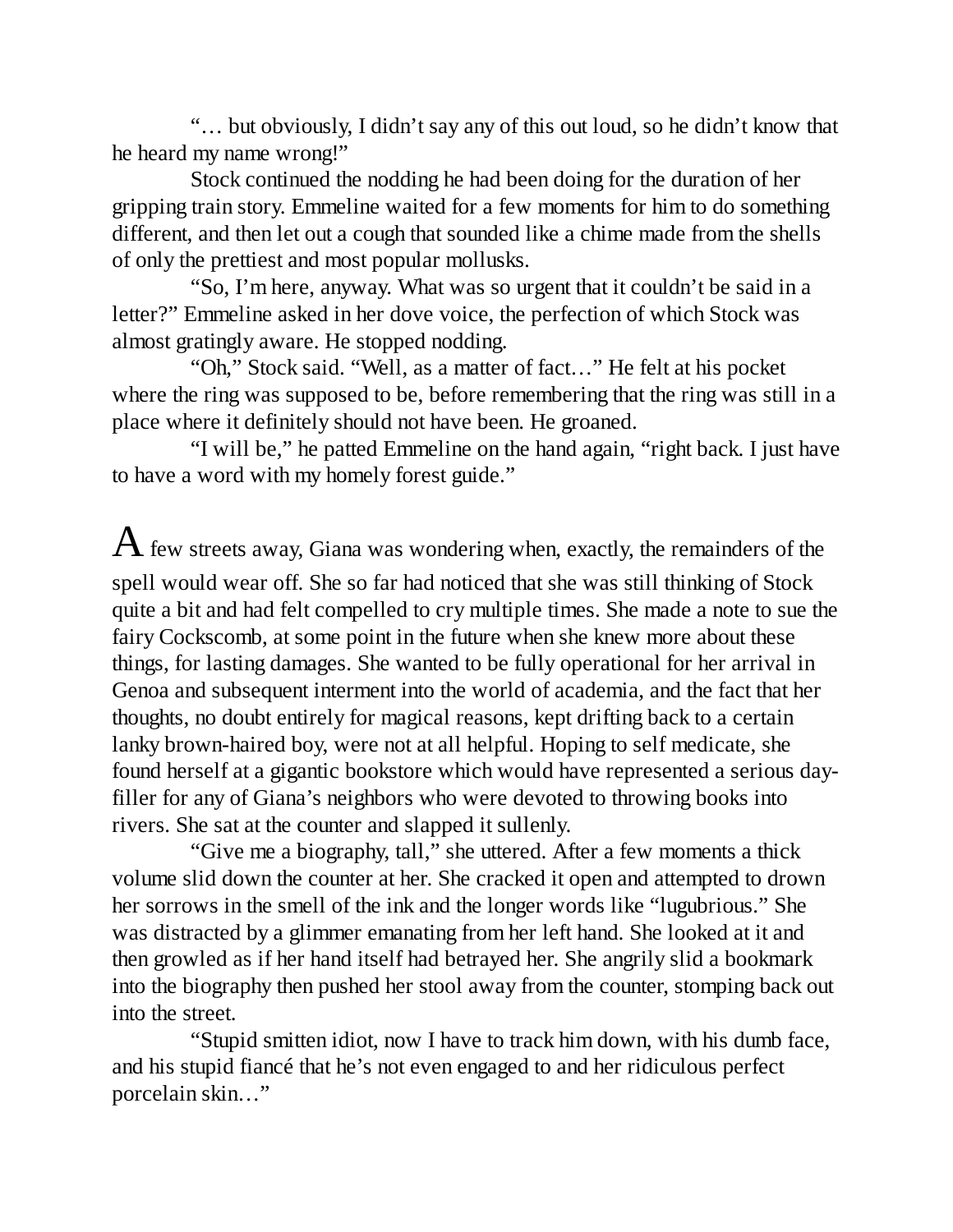"Infuriating, stubborn wench, always storming off," Stock mumbled. "With her frizzy hair and her big ambitions…" he took a breath. "And her stupid knowledge… And that damn-"

"Fairy, where did it get off, casting a spell on us? Forcing me to be trapped with that dumb, besotted-"

"Smart," Stock ran out of breath and also synonyms at roughly the same time.

"Ignorant, impractical, irrational," Giana, for her part, was suffering from no shortage of words, her first toy having been a thesaurus she had found propping up a wobbly table at the butcher's shop when she was six.

"Um… smart," Stock was still struggling as he rounded the next corner.

"…bravado-filled, ignominious maniac-" Giana rounded the opposite

corner.

"You!"

"You!"

Giana made a note to sue the fairy Cockscomb for double the amount she had originally had in mind. He should have been ashamed of how badly he had botched the spell removal. He had left so many feelings behind, the idiot…

Stock was experiencing a similar frustration as he looked at Giana. When he had been bewitched, he had recalled what felt like gooey purple sinews growing over so many of his thoughts and feelings. What he only now realized in their absence was that in those places there were also other strings that felt smaller, cleaner, red, if he had to give them a color.

"This is so unfair," he mumbled.

"What?" Giana glared at him, using every bit of self-control she had not to try to physically claw the feelings out from under her skin.

He sighed loudly. "After all that, how am I still in love with you?"

Giana was simultaneously the most and least surprised she had ever been.

"Right?" she responded. "That fairy is such a hack. I'm going to sue the wings off of him."

"You should," responded Stock, happy to have found a common enemy. There was a brief silence that stretched the thirty feet down the alleyway from one to the other.

"It might take a while, though," she said. "I still need to get licensed, and all."

"Of course," Stock responded. "These things take time."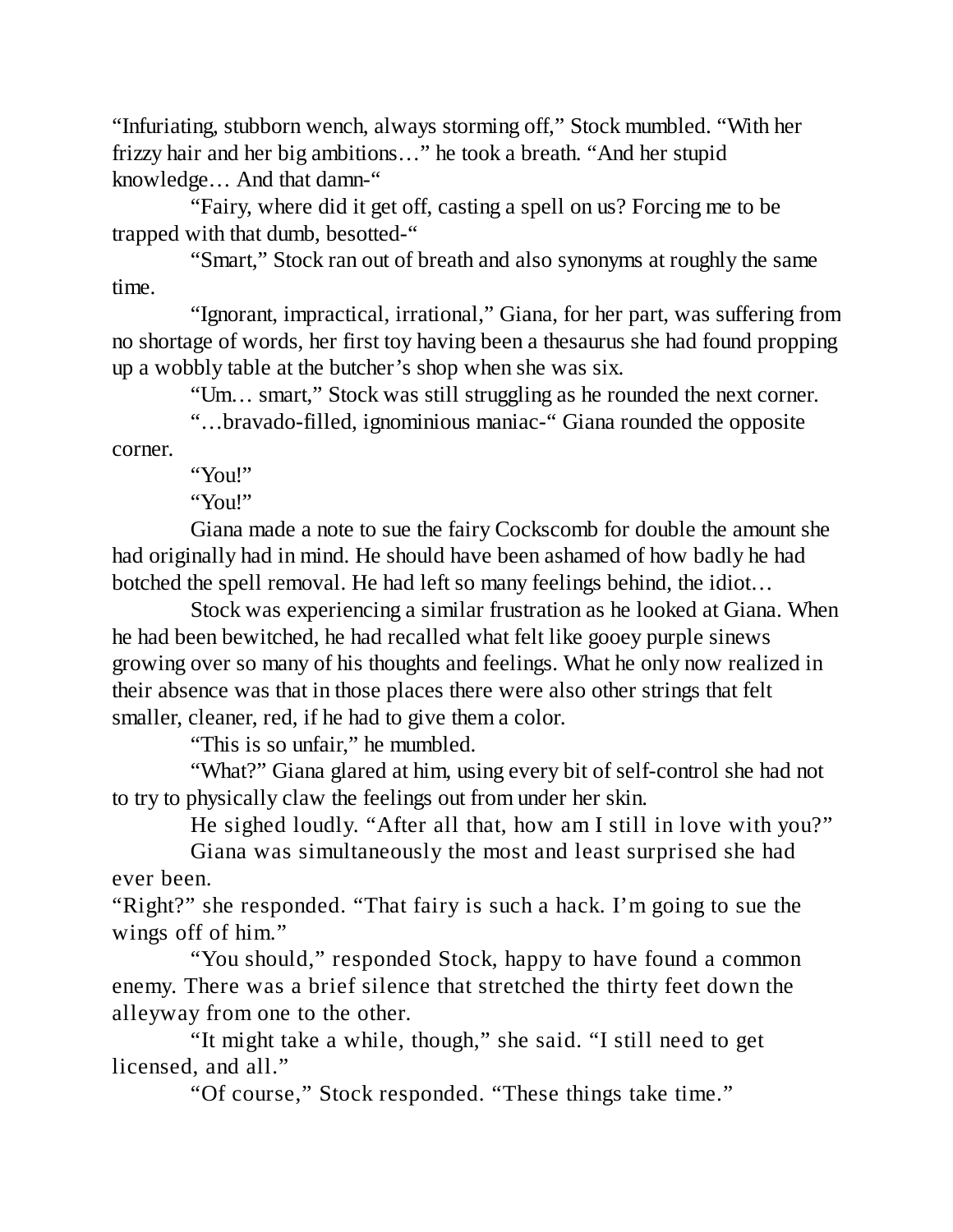More silence.

"I have your ring," called Giana across the alley.

"I know," Stock replied.

"If you wanted it back, or-"

The end of her sentence was cut off by an entirely unsurprising physiological reaction human beings who are madly in love tend to have when in close proximity to each other.

Whole minutes later, Giana took a breath.

"Do you want your ring back?"

"Maybe hold on to it for a while."

"Yeah?"

"Yeah-" it was Stock's turn to be cut off.

 $B$ ack by the train station, Emmeline had been on her own for ten minutes.

Because Emmeline was who she was, this meant that she had already had a small following configure itself around her. She had rejected several on-the-spot proposals of marriage and one offering of a wagon full of gold. One hopeful street urchin was fanning her emphatically, while a second was using a sheet to shield her from the sun.

"If you wouldn't mind tilting your head to the left a bit, miss."

Emmeline acquiesced. She often had local artists beg to paint her, and she had always been a fan of supporting local art. She wondered when Stock would be returning, but not too anxiously.